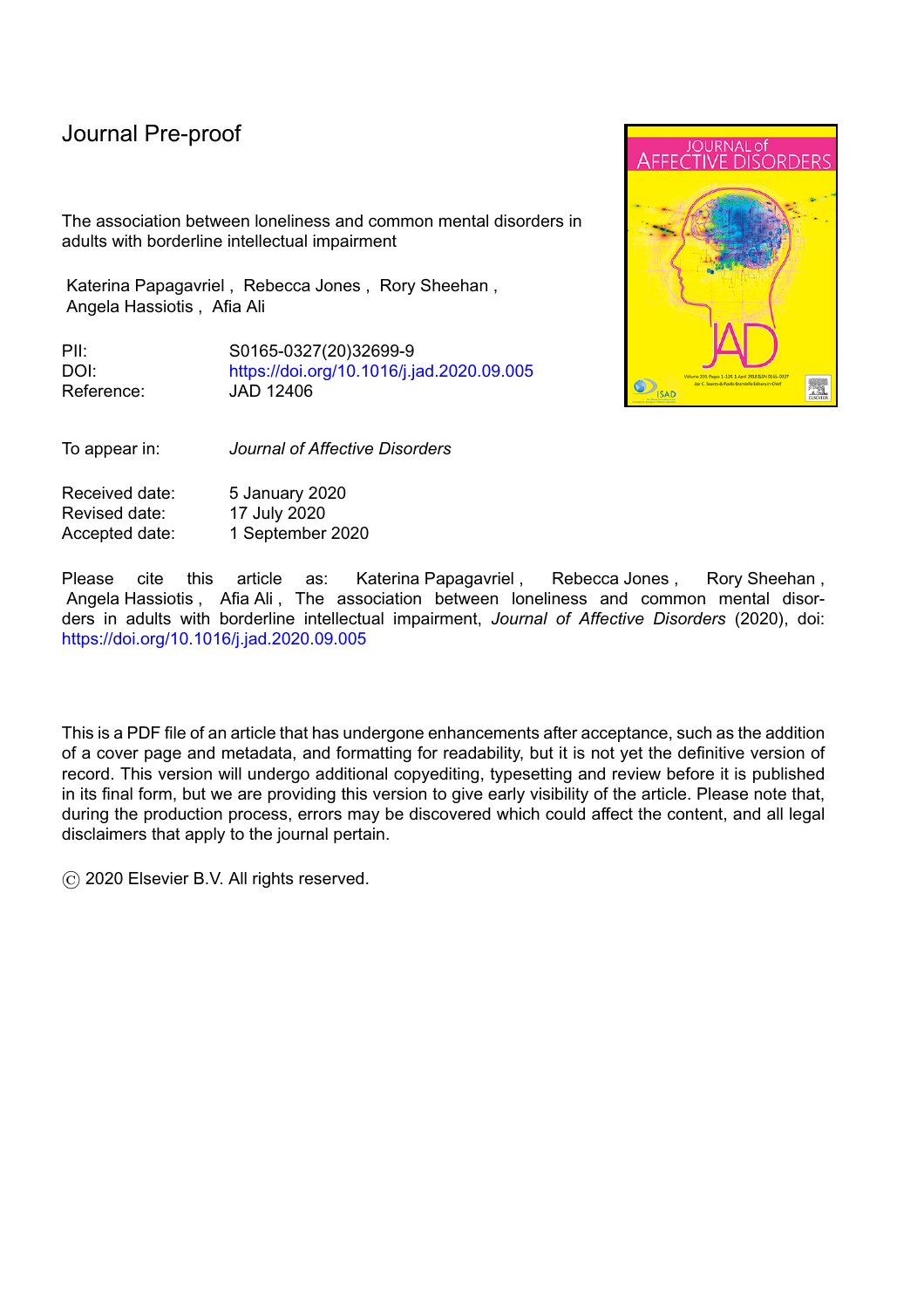# **Highlights for paper: The association between loneliness and common mental disorders in people with borderline intellectual impairment**

l

- People with borderline intellectual impairment represent 10% of the population
- They have a higher prevalence of loneliness than the general population
- Loneliness is associated with socio-demographic factors such as being single and low income
- Loneliness was associated with depression, anxiety disorders and suicidal thoughts
- People with borderline Intellectual functioning who had lower income and suicidal thoughts in the last week were more likely to be lonely than their counterparts in the general population

**Painty River**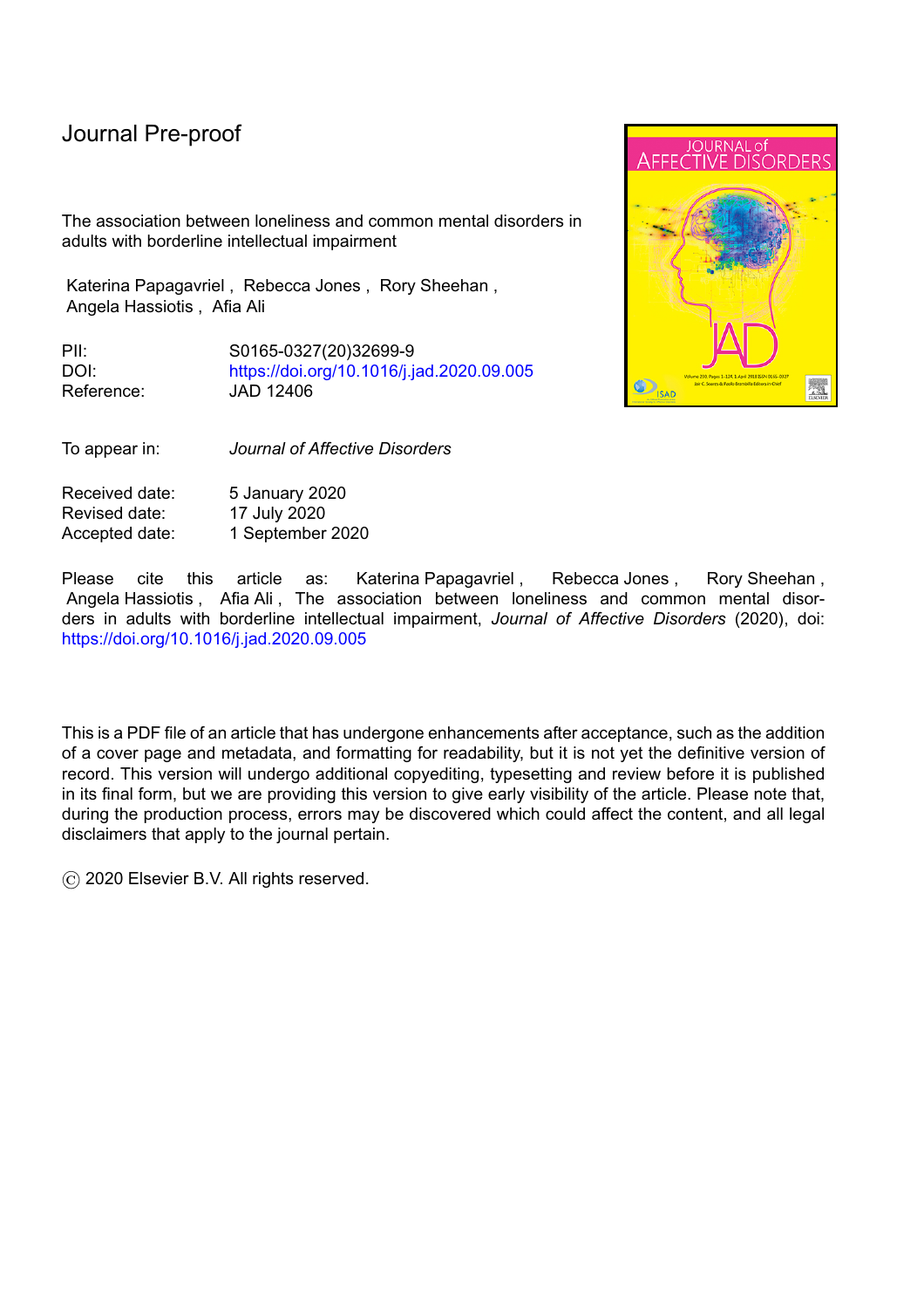# **The association between loneliness and common mental disorders in adults with borderline intellectual impairment**

l

Katerina Papagavriel <sup>1</sup>, Rebecca Jones <sup>1</sup>, Rory Sheehan <sup>1</sup>, Angela Hassiotis <sup>1</sup> and Afia Ali  $1, 2$ 

DEDE

<sup>1</sup>Division of Psychiatry,

University College London, UK

k.papagavriel@ucl.ac.uk

reb.jones@ucl.ac.uk

r.sheehan@ucl.ac.uk

a.hassiotis@ucl.ac.uk

afia.ali@ucl.ac.uk

<sup>2</sup> Corresponding author

Afia Ali

Division of Psychiatry,

University College of London,

6<sup>th</sup> Floor, Maple House,

149 Tottenham Court Road,

W1T 7NF

Email: afia.ali@ucl.ac.uk

Telephone: 0207 679 9334

**Abstract**

**Background**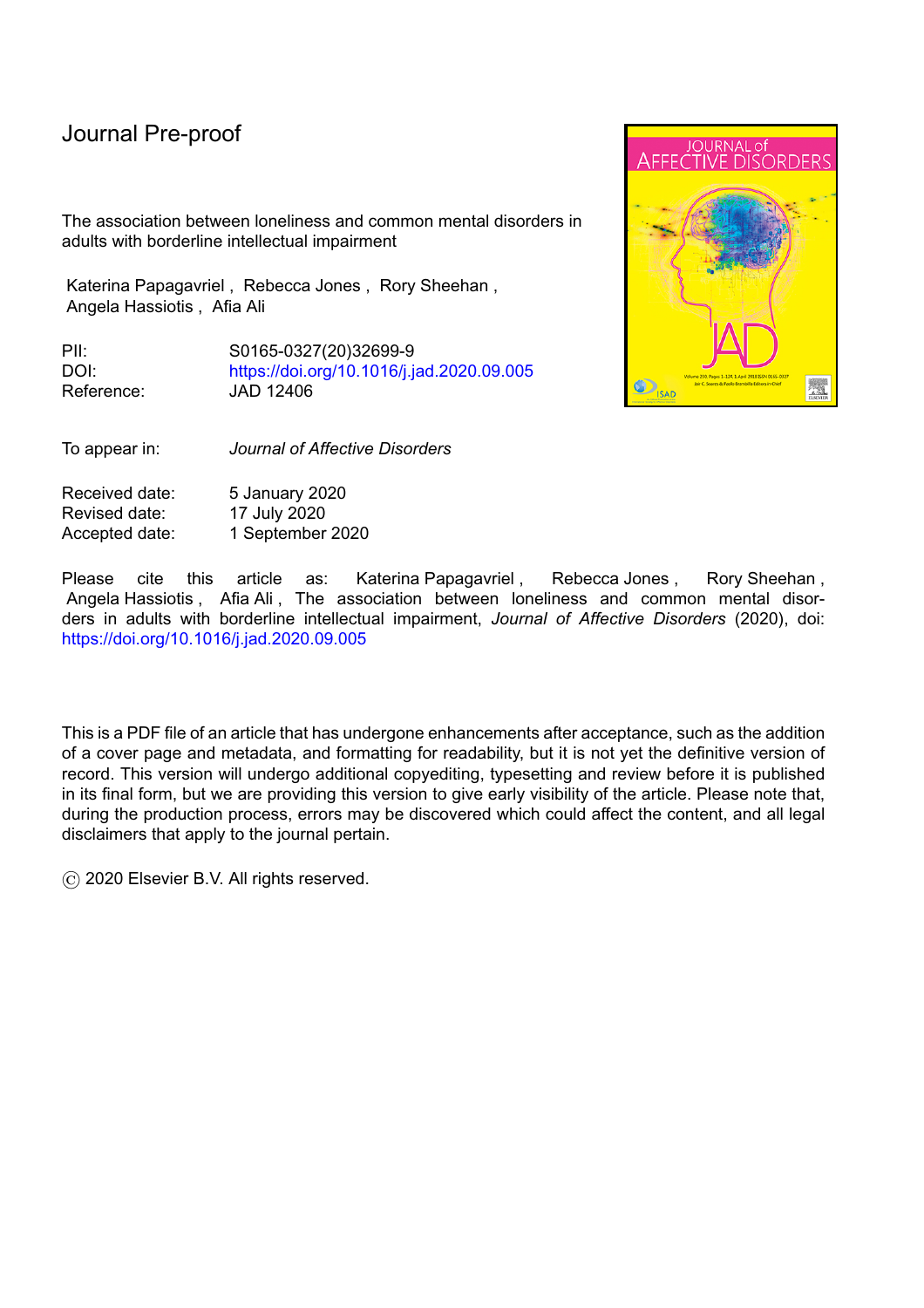Loneliness is linked to a number of adverse health outcomes in the general population. There is a lack of evidence on the prevalence and impact of loneliness in people with borderline intellectual impairment.

l

## **Methods**

Data from the 2014 Adult Psychiatric Morbidity Survey, a national survey of England, was analysed using Weights-adjusted regression analyses to compare the prevalence of loneliness and the association between loneliness and socio-demographic and clinical variables in people with borderline intellectual impairment and the general population.

## **Results**

Data from 6877 participants were included. Ten percent (n=671) of the sample had borderline intellectual impairment and their prevalence of loneliness was 24.5% compared to 18.4% in the general population. This difference was explained by exposure to social disadvantages. Associations were found in both groups between loneliness and being single, unemployed, low income, lower social support, feeling unsafe and discrimination in the past year. Loneliness was associated with lower wellbeing and higher rates of common mental disorders, suicidal thoughts and chronic physical disorders in both groups. Intellectual functioning moderated the relationship between loneliness and income (OR 1.82; 95%CI 1.06 to 3.11) and suicidal thoughts in the last week (OR 0.13; 95% CI 0.02 to 0.93).

## **Limitations**

IQ was measured using the National Adult Reading Test (NART), which is only valid for English speakers and loneliness was measured using a single item.

# **Conclusion**

Loneliness is more prevalent in people with borderline intellectual impairment. Interventions ttargeting social disadvantages (e.g. low income) may lead reduce loneliness and vulnerability to mental health problems.

# **1. Introduction**

A recent report, published using data from the Adult Psychiatric Morbidity Survey 2014 (McManus et al, 2014), has defined borderline intellectual impairment as an IQ below 80 (McManus et al, 2018), although it has also been defined as an IQ between 71 to 84 (Weiland & Zitman, 2016)). The prevalence of borderline intellectual impairment is approximately 13% depending on the criteria used to define the population (Hassiotis, 2015). This contrasts with 1% for people with intellectual disability (IQ below 70 and functional impairment, arising before the age of 18; McKenzie et al, 2016). Several epidemiological studies have shown that people with borderline intellectual impairment have a higher prevalence of psychiatric illness compared to people in the general population including psychosis, depression, anxiety disorders, personality disorders, and substance misuse disorders (Hassiotis et al, 2018; Hassiotis et al, 2008, McManus et al, 2018). Although no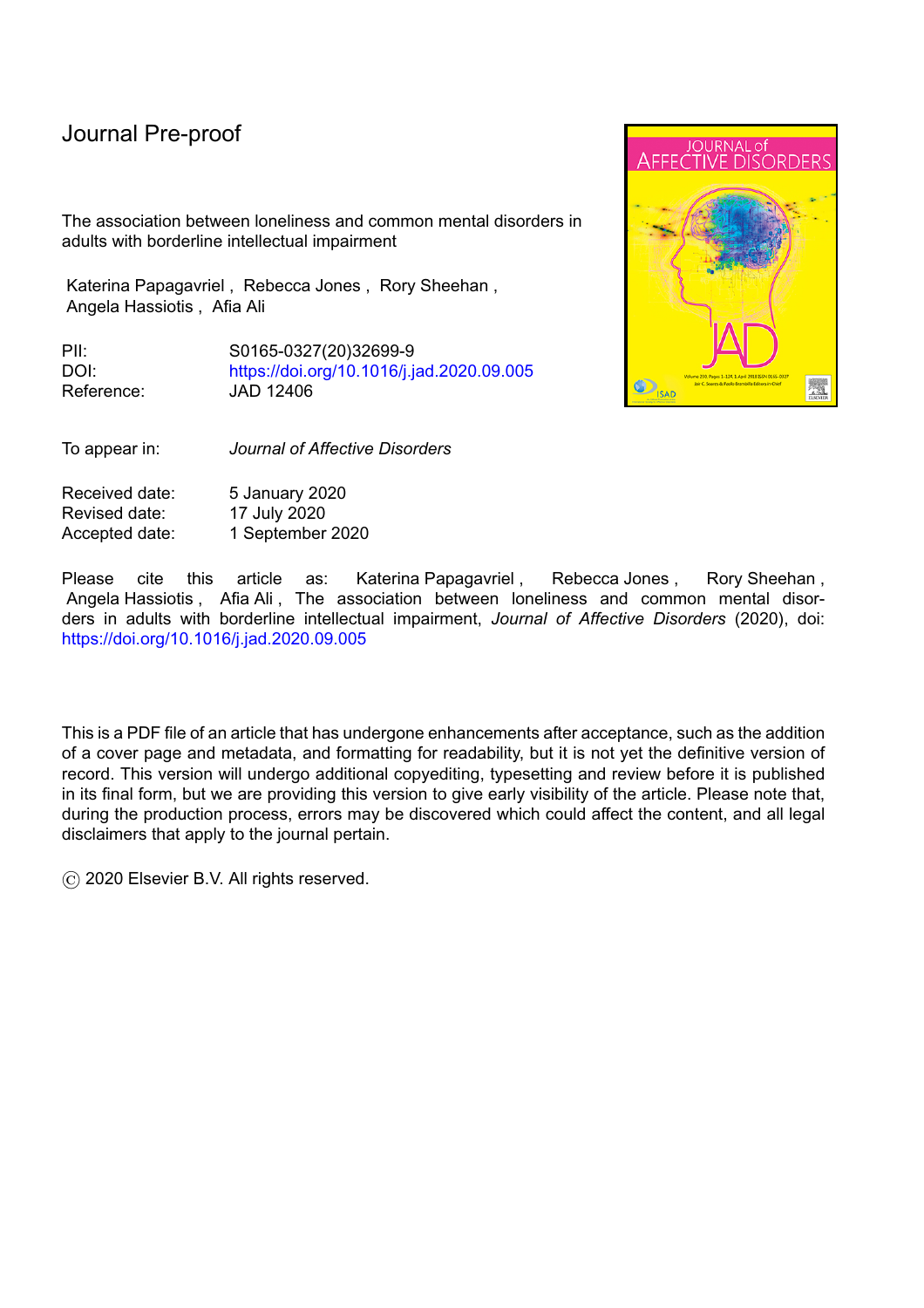longer a discrete diagnostic entity in the Diagnostic and Statistical Manual of Mental Disorders (DSM-5) (American Psychiatric Association, 2013), people with borderline intellectual impairment share a number of features in common with people with intellectual disability including higher rates of mental illness across the life span (Bhaumik et al, 2008; Einfeld et al, 2011; Seltzer et al, 2005); socio-economic disadvantage (Hassiotis et al, 2008; Emerson et al, 2008) and require high levels of support from health and social care services (Nouwens et al, 2017). Unlike people with intellectual disability, they are unable to access specialist clinical services in the UK and their needs are poorly met by mainstream services (Wieland & Zitman 2016).

Loneliness is defined as a subjective, unpleasant experience that occurs when a person's social network lacks quality and quantity (Perlman & Peplau, 1981). Loneliness may arise from differences between the subjective experience of social relationships and the expectations of such relationships (Wang et al 2017); when the number of people in an individual's network is smaller than expected, or when the affection one desires is not received (De Jong-Gierveld, 1987). The prevalence of loneliness in the general population is estimated to be 10.5% (Beutel et al, 2017) but appears to be significantly higher in people with intellectual disability at nearly 45% (Petroutsou et al, 2018). Loneliness has been associated with a number of demographic factors in the general population including both female and male sex and younger or older age (Upmanyu et al, 1992; Pinquart & Sorensen, 2001). Other risk factors for loneliness are being single; living alone; not having children (Beutel et al, 2017); lower income; unemployment; lower educational attainment (Pinquart & Sorensen, 2001) and lower perceived levels of social support (Alspach, 2013).

# *Impact of loneliness on mental and physical health*

There is growing recognition of the profound and wide-ranging deleterious effects of loneliness on both physical and mental health. Lifestyle factors such as smoking, physical inactivity and poor diet occur more often in people who report being lonely (Richard et al, 2017) and translate to increased rates of metabolic and cardiovascular disease (Hakulinen et al, 2018). In relation to mental health outcomes, loneliness is an important risk factor for depression (Cacioppo et al, 2006) and is associated with generalised anxiety disorder and both suicidal ideation and attempts (Beutel et al, 2017; Mezuk et al, 2014 23). Older people who are lonely have a two-fold increase in the risk of dementia (Holwerda et al, 2012).

The prevalence of loneliness in people with borderline intellectual impairment is unknown but could be expected to be similar to people with intellectual disability (Petroutsou et al, 2018). Risk factors associated with loneliness in people with borderline intellectual impairment have not been examined, although, people with borderline intellectual impairment report lower levels of social support, and have lower income and educational levels (Hassiotis et al, 2008), which are likely to be associated with loneliness. It is not known whether people with borderline intellectual impairment share the same risk factors for loneliness as people in the general population or whether there are specific risk factors associated with loneliness in this group. Understanding the prevalence of loneliness and its association may help to elucidate the importance of loneliness as a risk factor for mental illness in this population.

# **2. Aims and objectives**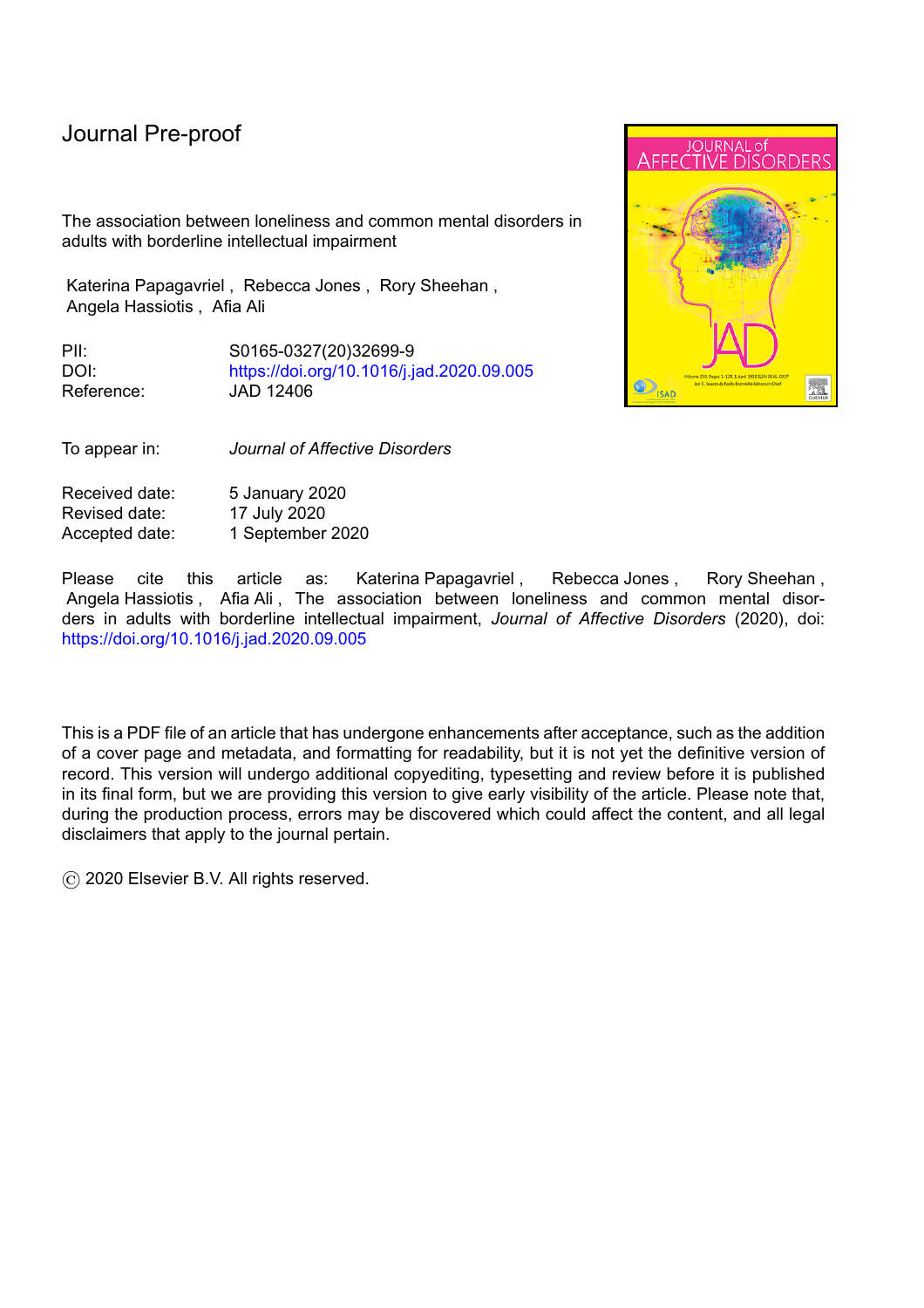Our aim was to examine the prevalence of loneliness and the association between loneliness and socio-demographic and health outcomes in people with borderline intellectual impairment and the general population using the Adult Psychiatric Morbidity Survey (APMS), 2014 (MacManus et al, 2014)

l

Our objectives were to:

- 1. Compare the prevalence of loneliness in people with borderline intellectual impairment and the general population.
- 2. Explore associations between loneliness and age, sex, ethnicity, marital status, income, employment, social support, discrimination and neighbourhood characteristics in both groups
- 3. Explore differences in the relationship between loneliness and common chronic diseases, self-reported physical health, mental wellbeing, common mental disorders, and suicidal thoughts in both groups
- 4. Explore interaction effects between level of intellectual functioning (people with borderline intellectual impairment and the general population) and loneliness in relation to the above socio-demographic and clinical variables.

We hypothesised that people with borderline intellectual impairment would have a higher prevalence of loneliness due to increased exposure to risk factors; that there would be strong associations between loneliness and socio-demographic and clinical variables; and the level of intellectual functioning may moderate relationships between socio-demographic variables and loneliness and between loneliness and common mental disorders and physical health.

# **3. Methods**

# *3.1 Design and participants*

The APMS is a series of surveys examining the prevalence of mental illness, treatment and service use in a representative sample of people living in private households in England. The survey used a multi-staged stratified probability sampling design based on the small user Postcode Address File, appropriate for identifying private households. This sampling frame consists of Royal Mail delivery locations receiving less than 50 items of mail daily. As a result, most large institutions and businesses are not included in the sample. Small institutions and businesses receiving less than 50 items are excluded after further verification. The primary sampling units (PSU) were individual or groups of postcode sectors. Prior to selection, the PSU were divided by a number of strata and a systematic random sample was obtained from the list. One person over the age of 16, per household, was randomly selected and invited to take part in the survey and informed consent was obtained.

Trained interviewers carried out the assessment face-to-face using computer assisted interviewing but some information was collected via self-completion, also using a computer. Assistance was provided where necessary (e.g. reading out questions and entering responses into the computer).

# *3.2 Measures*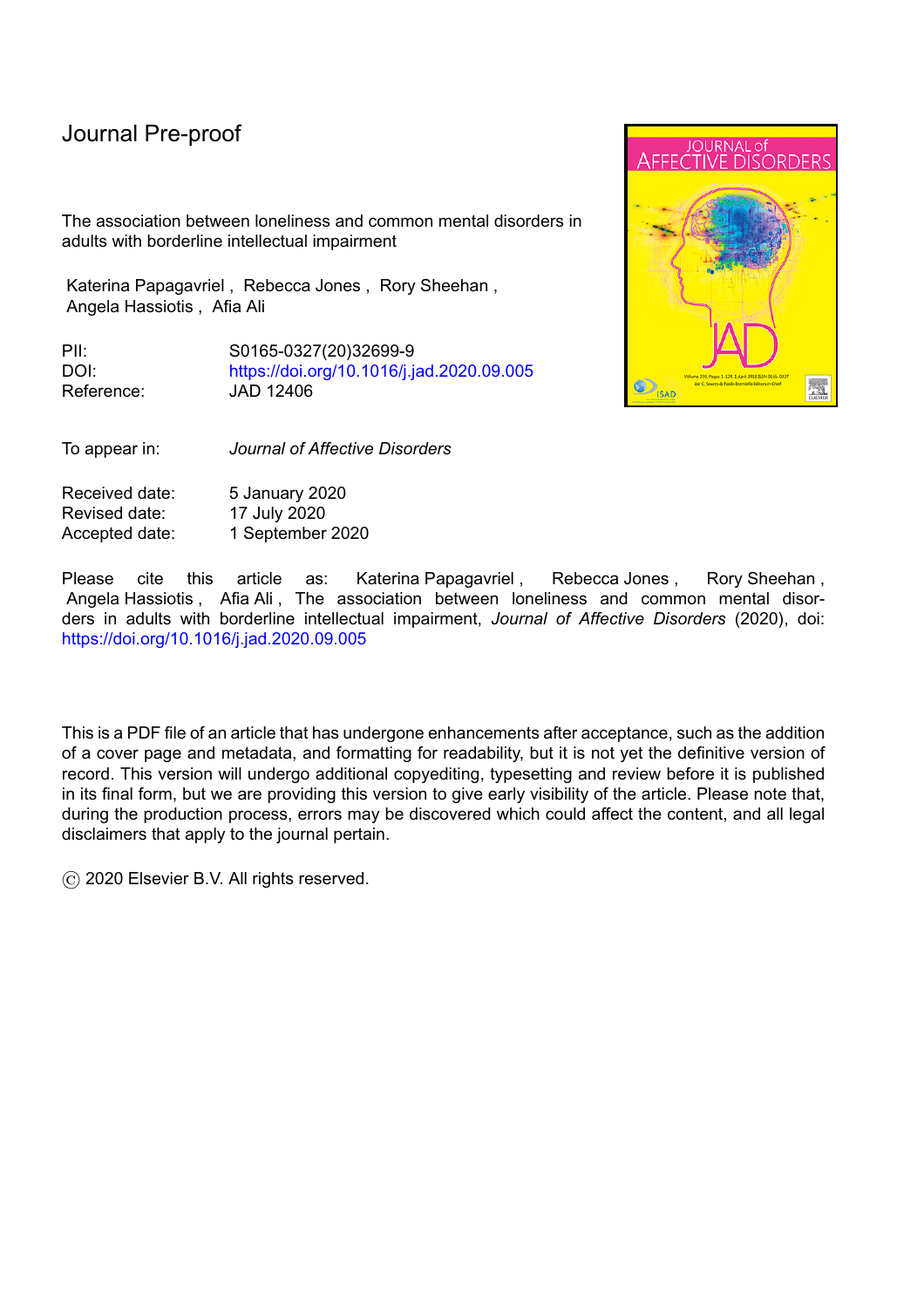# *i. Intellectual functioning and definition of Borderline Intellectual Impairment*

l

Intellectual functioning was measured using the National Adult Reading Test (NART), a validated measure of pre-morbid intelligence in adults suspected of having cognitive impairment (Nelson, 1982). The NART contains a list of 50 words that are presented in ascending order of difficulty. The estimated IQ score is calculated by recording the number of reading errors that are made by the individual. The Lowest obtainable verbal IQ score on the NART is 70. The NART is not sensitive enough to detect an IQ below 70 and therefore participants with an actual IQ below 70 (i.e. those with intellectual disability) cannot be accurately identified. In our sample, participants were identified as having borderline intellectual impairment if they had an IQ below 80 (McManus et al, 2014). It is possible that the sample may have included some people with mild intellectual disability, but all the participants would need to have had the cognitive and verbal skills required to have been able to participate in a long interview (McManus et al, 2014). Those with an IQ of 80 and above were classed as belonging to the general population comparison group.

#### *ii. Loneliness*

Loneliness was measured using one item from the eight-item Social Functioning Questionnaire (Tyrer et al, 2005): "I feel lonely and isolated from other people". Responses were recorded on a four-point Likert scale and were re-categorised for analysis as Lonely (Very much, Sometimes) or Not lonely (Not often, Not at all), in keeping with other studies on loneliness (Nyqvist et al, 2016; Routasalo et al, 2006)

#### *iii. Wellbeing*

The 14 item Warwick-Edinburgh Mental Wellbeing Scale (WEBWBS) was used to measure wellbeing (Stewart-Brown et al, 2011; Tennant et al, 2007). The total score ranges from 14- 70, with higher scores indicating a higher level of mental wellbeing.

#### *iv. Common mental disorders*

The Clinical Interview Schedule Revised (CIS-R) (Lewis et al, 1992) was used to identify participants with common mental disorders (depression, generalised anxiety disorder (GAD), agoraphobia, any phobia and panic disorder) who had been diagnosed and treated in the last 12 months.

#### *v. Self harm and suicide*

Participants were asked whether they had thought about suicide in the last week and the last 12 months and responses were recorded as Yes or No.

#### *vi. Physical Health*

Participants were asked whether they had suffered from any of the following chronic diseases in the last 12 months: asthma, cancer, epilepsy, diabetes and high blood pressure. Responses were recorded as Yes or No. Self-reported health was assessed using one item: "how is your health in general?" The item was scored on a five-point Likert scale, ranging from Excellent to Poor and was re-categorised for analysis as Generally Poor (fair to poor) or Generally Good (excellent to good).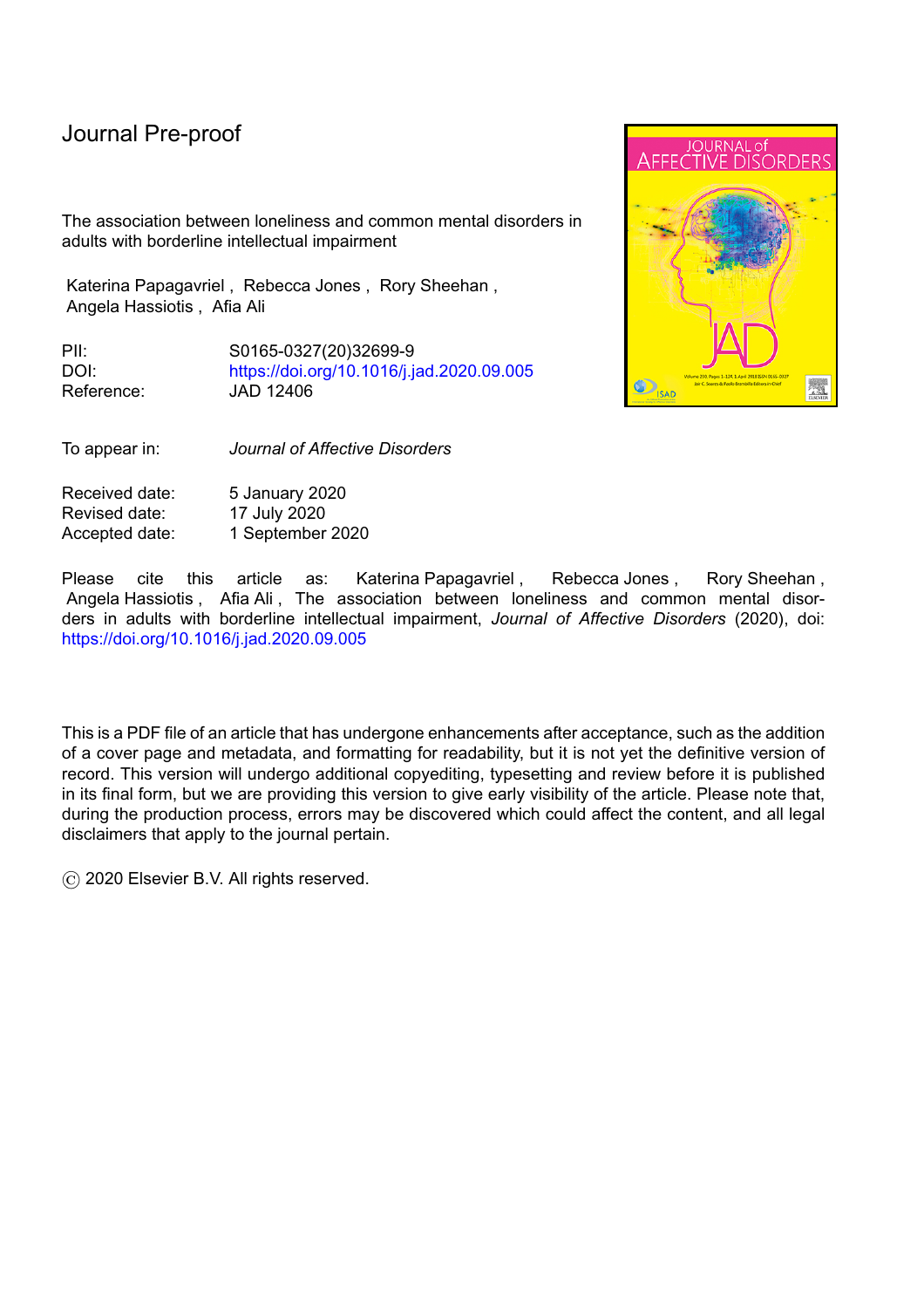## *vii. Socio-demographic variables*

l

The socio-demographic variables that were used in the analysis included age, sex, marital status, ethnicity, paid work in the last seven days, and whether participants had ever had a job. Participants were asked to indicate their income band. Equivalised income was calculated by adjusting income to take into account the number of people living in the household. We have summarised this information into tertiles to represent high (>£36, 228); middle (£17, 868-£36, 224), low (< £17, 868) and N/A (no income) income groups based on national data. Equivalised income was also analysed as a binary variable in the regression analysis (High Income ( $£17$ , 868) and Low Income (< $£17$ , 868)) to aid interpretation. Data collection was between May 2014 and September 2015, therefore the stated income was earned during that period. Marital status was re-categorised as being in a relationship (married, cohabiting, or same sex couple) or not (single, separated, divorced or widowed). The variables of marital status, ethnicity and income were analysed as binary for ease of analysis.

## *viii. Neighbourhood safety*

One item was used to measure whether people felt safe in their neighbourhood "I feel safe around here in the daytime". The item was scored on a five-point Likert scale and was categorised to either Feeling Safe (Strongly Agree to Neither Agree nor Disagree) or Not Safe (Disagree or Strongly Disagree).

## *ix. Discrimination.*

Participants were asked whether they had experienced discrimination in the last 12 months in relation to the following: ethnicity, sex, religious beliefs, age, sexual orientation, mental health and any other health problems or disability. Responses were recorded as Yes or No. Discrimination was re-categorised to Yes (reporting Yes to any one of seven items on the discrimination measure) and No (reporting No to all the items).

#### *x. Social support*

Social support was measured using a validated measure (McManus et al, 2007) comprising seven items, including "There are people I know amongst my family and friends who make me happy" and "There are people I know amongst my family and friends who can be relied on no matter what". These statements were scored on a three-point Likert scale (Not True, Partly True and Certainly True). The scores on the seven items were combined to give a total score ranging from 0-14, with higher scores indicating greater perceived social support.

# *3.3. Statistical analysis*

Socio-demographic characteristics were summarised using descriptive statistics. The association between the prevalence of loneliness and intellectual functioning was assessed using logistic regression with intellectual functioning (borderline intellectual impairment or general population) as the explanatory variable and loneliness as the outcome.

Associations between socio-demographic characteristics and loneliness and the possible moderating effect of intellectual functioning on these associations were explored using logistic regression. Separate statistical models were fitted for each socio-demographic characteristic (sex, age, marital status, ethnicity, employment status, previous employment,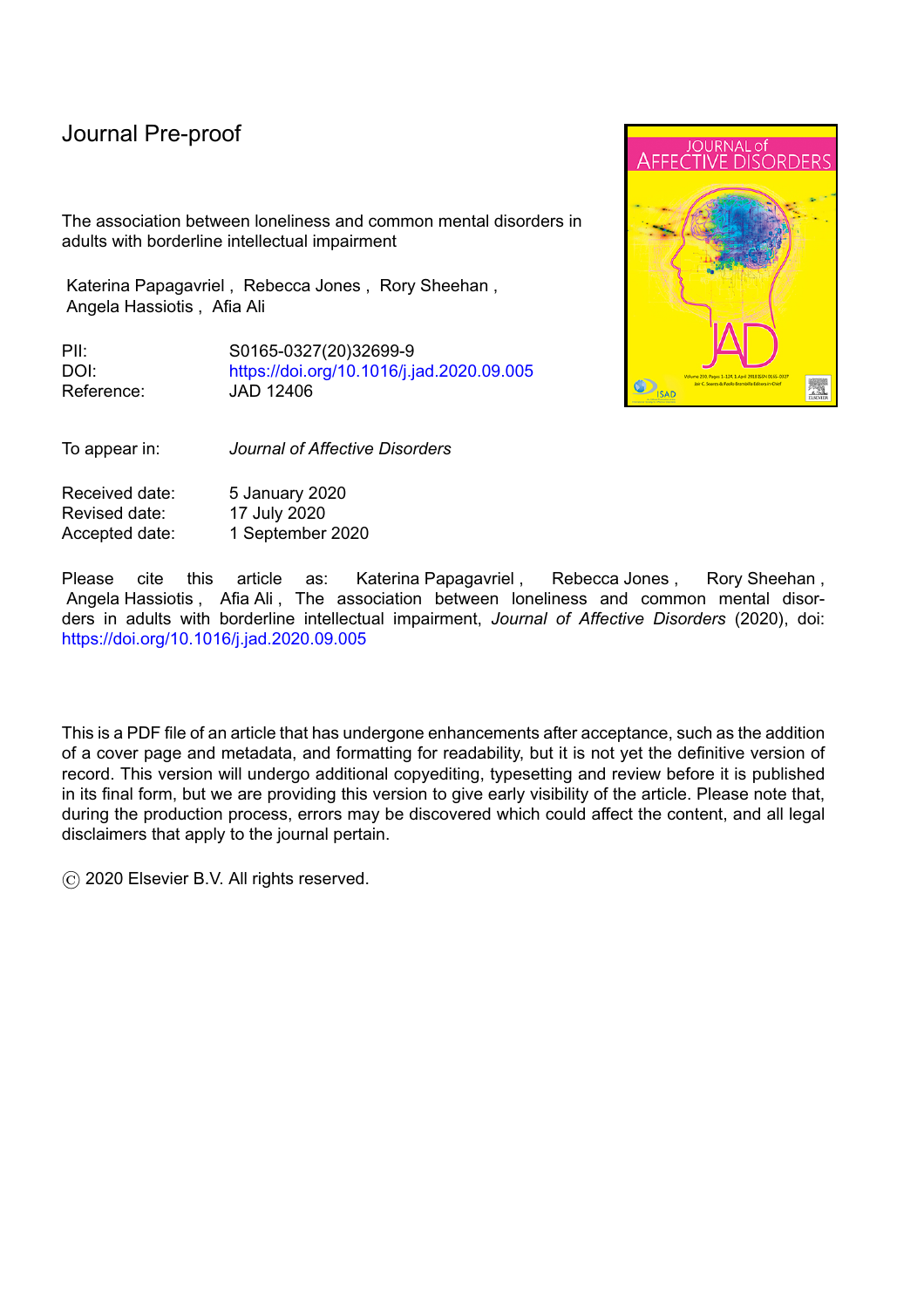# Journal Pre-proof

l

income, neighbourhood safety, experience of discrimination and social support) with loneliness as the outcome variable. The socio-demographic characteristic, intellectual functioning and the interaction between them were specified as explanatory variables. A further multivariate analysis was carried out to explore whether differences in the prevalence of loneliness in the two intellectual functioning groups could be explained by differences in exposure to indicators of social disadvantage. Loneliness was the dependent variable and intellectual functioning was the main independent variable of interest. The confounders included in the model as independent variables were being single, not having a current paid job, lower income, feeling unsafe in the neighbourhood, lower social support, and having experienced discrimination.

Associations between loneliness and mental and physical health outcomes and the possible moderating effect of intellectual functioning were explored using generalised linear models with the health measure as the outcome. Separate logistic regression models were fitted for the binary measures of depression, generalised anxiety disorder, agoraphobia, any phobia, panic disorder, suicidal thoughts, chronic physical health disorders and self-reported health. A linear regression model was fitted for the continuous WEMWBS score. Loneliness, intellectual functioning and the interaction between them were specified as the main explanatory variables in these models, with age and sex as covariates.

Missing data were handled by doing a complete case analysis, therefore, we only included participants with observed data. The loneliness variable had 463 observations missing, which makes up 6.1% of the overall data. The second highest percentage of missing data was 1.1% for the WEMWBS variable. The remaining variables had missing data of less than 1% of the overall data.

The data were weighted to take into account selection probabilities and non-response. Results are presented as unweighted frequencies and weighted odds ratios with 95% Confidence intervals. All analyses were performed using Stata version 15 (StataCorp, 2017).

# **4. Results**

The sample comprised participants aged 16 or over who were living in private households. 13,313 individuals were contacted and 7,546 (57%) completed the survey. Participants with missing IQ data and who did not speak English, were excluded. Data from 6877 participants were analysed.

#### *4.1. Demographic characteristics*

The characteristics of the borderline intellectual impairment group and the general population group are presented in Table 1. The borderline impairment group comprised 671 participants (10.2% of the total sample). There were significant differences between the two groups in terms of people with borderline intellectual impairment having a higher proportion of the sample with the following characteristics: males (49.0% *v* 40.0% ); younger people aged 16-34 (25.0% *v* 19.1%) and people aged over 75 (18.5% *v* 14.5%); being single (44.3% *v* 58.9%);no paid employment (48.8% *v* 65.5%); on low incomes (33.4% *v* 19.8%); feeling unsafe in the neighbourhood (3.9% *v* 2.0%) and experiencing discrimination (23.1% *v* 13.2%). They also reported lower mean levels of social support (19.4 *v* 20.2).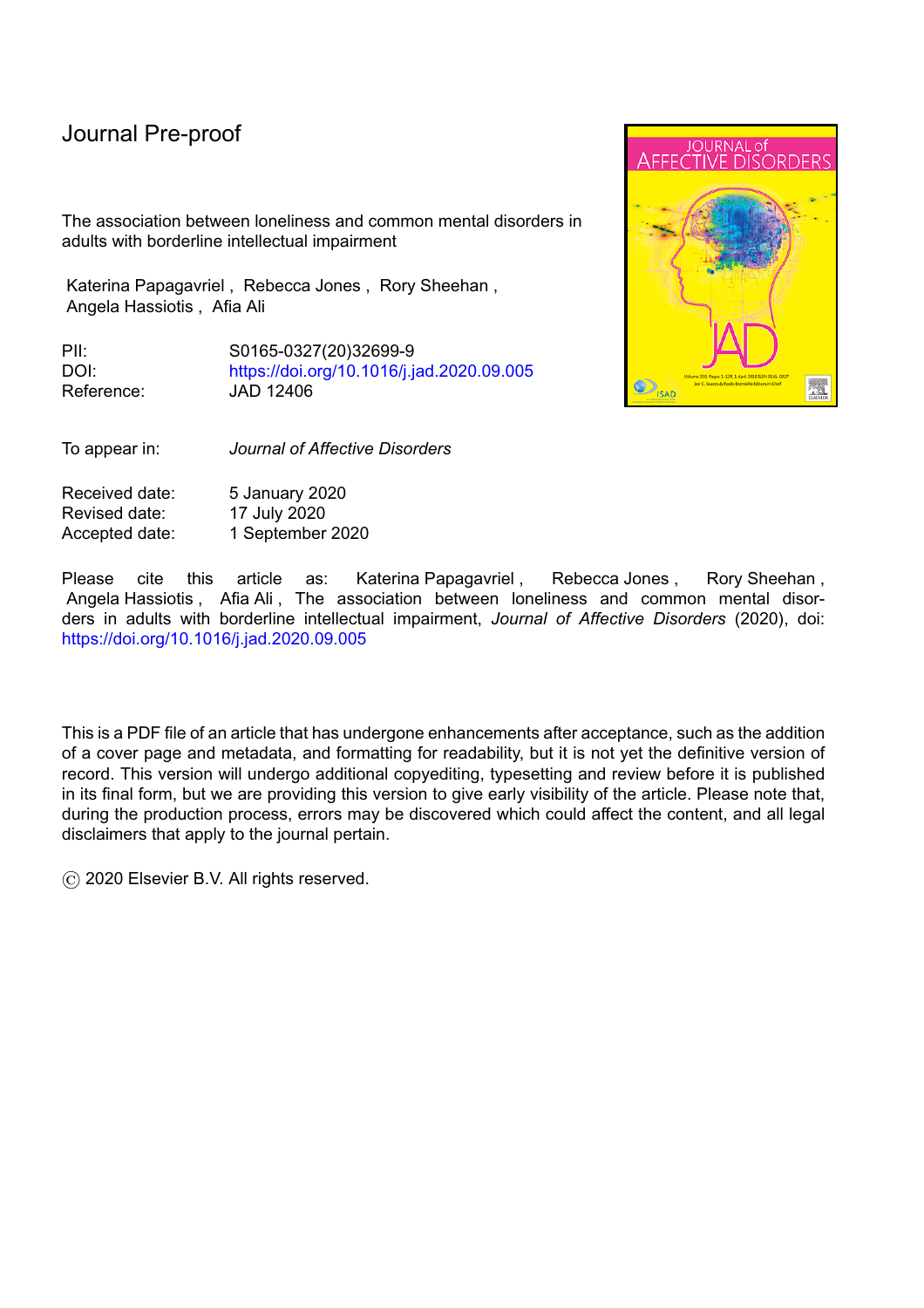# *4.2. Prevalence of loneliness*

The proportion of people with borderline intellectual impairment group who reported feeling lonely and isolated from other people was 24.2% compared to 18.4% from the general population. The odds of feeling lonely or isolated were 1.41 times greater in the intellectual impairment group compared to the general population (95% CI 1.13 to 1.76). After adjusting for indicators of confounders and indicators of social disadvantage, there was no evidence of a difference in the prevalence of loneliness in people with borderline intellectual impairment compared to the general population (OR 1.13; 95% CI 0.85 to 1.50).

# *4.3. Relationship between loneliness and socio-demographic variables*

l

The prevalence and associations between loneliness and the socio-demographic variables in people with Borderline intellectual impairment and general population are summarised in Table 2. In people with borderline intellectual impairment being single was associated with more than 1.8 times the odds of being lonely compared to people who were in a relationship (OR 1.83; 95% CI 1.18 to 2.83). Having a low income was associated with more than twice the odds of being lonely compared to those with a higher income (OR 2.73; 95% CI 1.63 to 4.59).Those with no current paid employment had twice the odds of reporting feeling lonely than those with a paid job (OR 2.09; 95% CI 1.32 to 3.31). Feeling lonely was also associated with not feeling safe in the neighbourhood (OR 4.09; 95% CI 1.36 to 12.30), discrimination (OR 2.36; 95% CI 1.28 to 4.35) and lower social support (OR 0.76; 95% CI 0.70 to 0.83).There was no association between loneliness and sex, age and ethnicity.

There were similar associations between loneliness and socio-demographic variables in the general population. However, unlike the sample with borderline intellectual impairment, both older age ( age 55-75 OR 0.62; 95% CI 0.51 to 0.76; age over 75 OR 0.69; 95% CI 0.54 to 0.90) and being female (OR 1.20; 95 CI 1.03 to 1.40) were associated with loneliness.

Analysis of interaction effects revealed no moderating effect of intellectual functioning on the relationship between loneliness and sex, age, marital status, ethnicity, previous employment, income, neighbourhood characteristics and social support. However, intellectual functioning was found to moderate the relationship between income and loneliness (OR 1.82; 95% CI 1.06 to 3.11). People with borderline intellectual impairment are more likely to be lonely if they have low income compared to people from the general population who have low income.

# *4.4. Relationship between loneliness and clinical variables*

The results of the relationship between loneliness and mental and physical health outcomes in people with borderline intellectual impairment and the general population are summarised in Table 3.

In people with borderline intellectual impairment, reporting loneliness was associated with lower wellbeing. The mean score on the WEMWBS in those who were lonely was 9.86 points lower compared to those who were not lonely (95% CI -12.08 to -7.64). Those who reported feeling lonely had over ten times greater odds of having a diagnosis of depression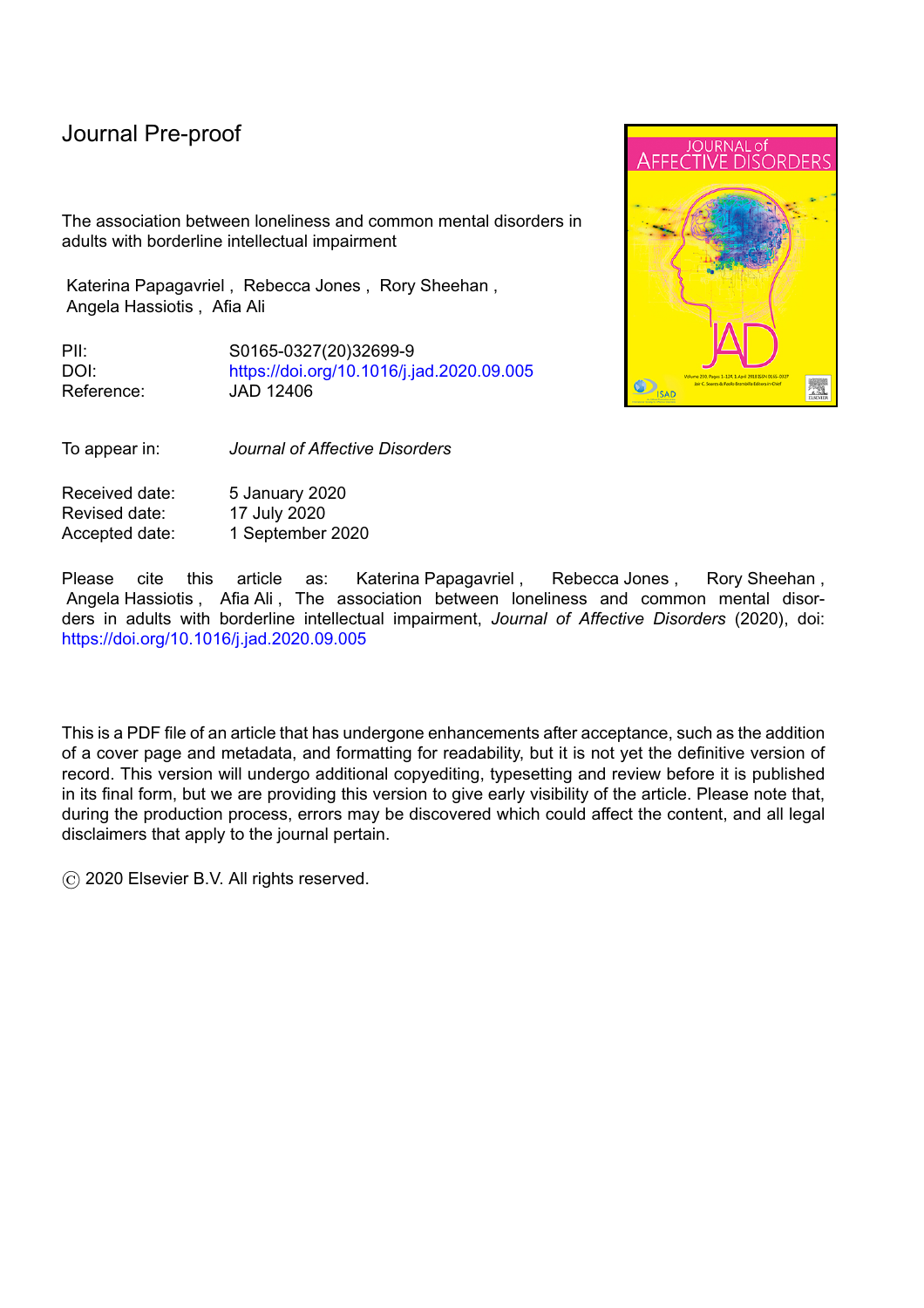than those who were not lonely (OR 10.73; 95% CI 3.99 to 28.82). The odds of having a diagnosis of any type of phobia in those reporting feeling lonely were over 20 times higher than those who were not lonely (OR 20.07; 95% CI 5.95 to 67.70). Feeling lonely was also associated with having a diagnosis of generalised anxiety disorder (OR 11.01; 95 CI 5.19 to 23.38), agoraphobia (OR 11.52; 95% CI 3.26 to 40.71). People who were lonely had over five times the odds of having suicidal thoughts in the last seven days (OR 5.73; 95% CI 1.13 to 29.00) and ten times the odds of having suicidal thoughts in the last year compared to those who were not lonely (OR 10.38 ; 95% CI 4.19 to 25.72). There was no association between loneliness and panic disorder. People who were lonely were more likely to report having poor health (OR 2.68; 95%CI 1.70 to 4.23) and having a chronic physical disorder (OR 1.68; 95%CI 1.07 to 2.64). Similar associations were found in people from the general population

Intellectual functioning moderated the relationship between loneliness and suicidal thoughts in the last week (OR 0.13; 95% CI 0.02 to 0.93). People with intellectual impairment are more likely to have had suicidal thoughts in the last seven days if they felt lonely compared to people from the general population who reported loneliness. However, intellectual functioning did not moderate the association between loneliness and any of the other mental health outcomes or chronic disorders.

#### Table 3 near here

l

## **5. Discussion**

# *5.1 Main findings*

The prevalence of loneliness in people with intellectual impairment was higher (24.2%) compared to the general population (18.4%) and the odds of being lonely were 1.4 times higher in people with intellectual impairment. However, there was no evidence that loneliness was higher in people with intellectual impairment compared to the general population after accounting for exposure to social disadvantage.

The associations between loneliness and socio-demographic variables were similar in people with borderline intellectual impairment and the general population. In people with borderline intellectual impairment, loneliness was associated with being single, not having a current paid job, lower income, feeling unsafe in the neighbourhood, lower social support and having experienced discrimination in the last 12 months but unlike the general population, there was no association with age and gender. Analysis of interaction effects found that people with borderline intellectual impairment who had lower income were more likely to be lonely compared to people from the general population who also had low income.

In relation to common mental disorders, the associations were similar in both groups. Those who reported feeling lonely had lower wellbeing, were more likely to have depression, generalised anxiety disorder, agoraphobia, and any type of phobia, in the last 12 months and to report suicidal thoughts in the past week and last year than those who were not lonely. Loneliness was also associated with chronic diseases and poor self- reported health. Analysis of interaction effects found that people with borderline intellectual functioning who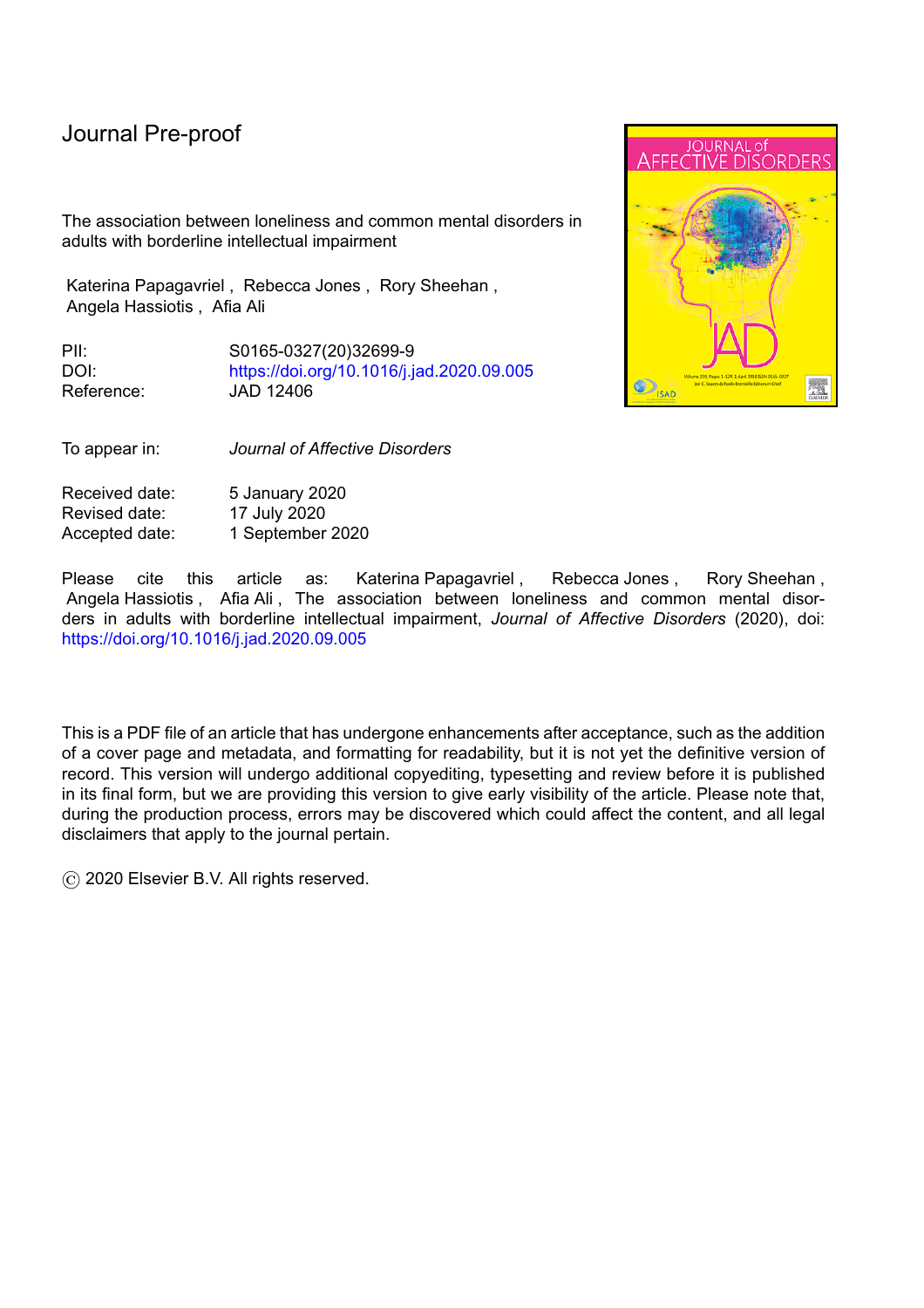reported suicidal thoughts in the last week were more likely to be lonely compared to people who people in the general population who reported suicidal thoughts.

l

## *5.2 Results in context*

The prevalence of borderline intellectual impairment was 10.2% of the sample. The findings are consistent with previous studies that have suggested a prevalence of around 13% (Hassiotis, 2015).

The prevalence of loneliness was found to be higher in people with borderline intellectual impairment compared to the general population but lower than the prevalence of loneliness found in people with intellectual disability, which has been reported as 44.7% (Petroutsou et al, 2018) suggesting that lower IQ may be a vulnerability factor for loneliness. However, the difference in the prevalence of loneliness between the general population and people with borderline intellectual impairment was explained by differences in the exposure to social disadvantages, with the borderline impairment group experiencing higher levels of social advantage. It is therefore likely that exposure to social disadvantages may also explain the higher levels of loneliness reported by people with intellectual disability.

We found that the prevalence of loneliness in the general population was higher than that reported in other northern European countries (Beutel et al, 2017; Yang & Victor, 2011 ) but was lower compared to Switzerland (Richard et al, 2017) and countries in eastern Europe. Differences in the measurement of loneliness and population characteristics (e.g. the distribution of age groups) may have influenced the variation in the results.

Our results are in agreement with findings from previous studies that demonstrate an association between loneliness and single marital status; (Beutel et al, 2017; Pinquart 2003) unemployment; income (Creed & Reynolds, 2001), lower social support (Pinquart & Sorensen, 2001) and discrimination in the general population (Lee & Bierman, 2019; witaj et al, 2015). Neighbourhood characteristics such as higher levels of antisocial behaviour, lower perceptions of collective efficacy and feeling unsafe at night, were associated with loneliness in a population-based study of deprived areas in Glasgow, Scotland (Kearns et al, 2015). Feeling afraid at home and in the neighbourhood is also associated with loneliness in people with intellectual disability (Stancliffe et al, 2005).

Intellectual functioning moderated the relationship between income and loneliness. It is not clear why having a low income is more strongly associated with loneliness in people with intellectual impairment but it may be the common pathway linking lack of opportunities and possibly inability to sustain paid employment in this population.

Our study confirmed findings from previous studies that loneliness is associated with lower wellbeing, depression, anxiety disorders, suicidal thoughts and poorer health in the general population (Alspach 2013; Heinrich & Gullone, 2006). In addition, intellectual functioning moderated the relationship between loneliness and suicidal thoughts in the last seven days. Our findings suggest that people with borderline intellectual impairment may be more vulnerable to experiencing suicidal thoughts if they are feeling lonely compared to the general population.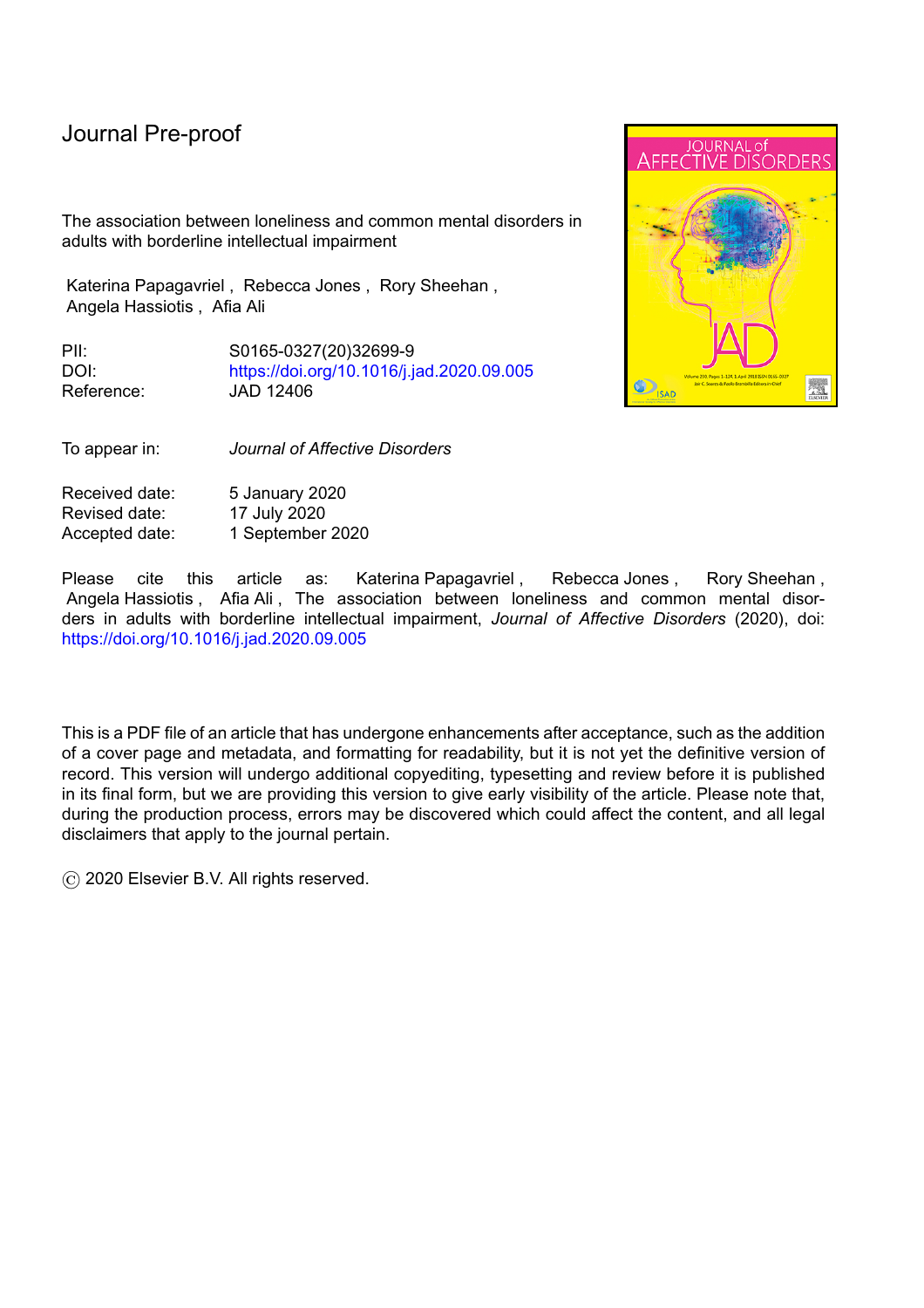Hawkley and Cacioppo (2010) have proposed mechanisms through which loneliness may impact on physical and mental health, which include loneliness being perceived as a threat, leading to negative cognitive biases that reinforce negative social interactions. This leads to feelings of stress, anxiety and low self-esteem with consequent activation of physiological and behavioural responses such as reduced self-regulation and increased maladaptive behaviours. Loneliness also has effects on sleep, the hypothalamic pituitary axis and inflammatory and immune responses that also have direct and indirect effects on health.

#### *5.3 Strengths and limitations*

This was the first study to measure loneliness in a representative national sample of people with intellectual impairment living in the community using standardised assessments, and the results can therefore be generalised to average households in England. Limitations include the measurement of loneliness with only one item: "I feel lonely and isolated from other people". This item includes constructs related to both loneliness and social isolation rather than just loneliness and this needs to be taken into consideration when comparing findings with other studies. IQ was measured with the NART, which is based on reading ability and therefore excludes people who are unable to read or who do not have English as their first language. Given that people with borderline intellectual impairment may have poor reading ability or may not be able to read at all, this may not be the best measure of IQ in this group. In addition, only individuals with sufficient verbal and cognitive ability to complete the questionnaires and people living in private households were included. As some people with borderline intellectual impairment may live in residential homes, which were not included in the survey, we may have potentially under-ascertained those with borderline intellectual impairment.

Due to the cross-sectional nature of the study, causality cannot be determined. The relationship between loneliness and the social demographic and health variables are likely to be complex and bidirectional. Furthermore, the number of people with a diagnosis of a mental health disorder were small, particularly in people with borderline intellectual impairment, and this has resulted in wide confidence intervals for some of the estimates.

# *5.4 Implications*

People with intellectual impairment are a vulnerable and socially disadvantaged group in terms of lower income, less paid employment and opportunities for employment as well as established self-reported difficulties in tasks of daily living compared to the general population (McManus et al 2018). Moreover, they do not have access to specialised services that people with intellectual disability are able to access. Some researchers advocate the need for improved recognition of people with intellectual impairment and that health services should pay greater attention to their specific health needs (Wieland & Zitman, 2016).

The higher prevalence of loneliness in this group was explained by the higher prevalence of social disadvantages that may perpetuate health inequalities (Strategic Review of Health Inequalities in England post-2010, 2010). Our findings suggest that loneliness could be reduced in people with borderline intellectual impairment by targeting modifiable variables such as income, neighbourhood safety and social support. This in turn could reduce the impact of loneliness on mental and physical health. People with borderline intellectual impairment who had low incomes were found to be particularly susceptible to feeling lonely,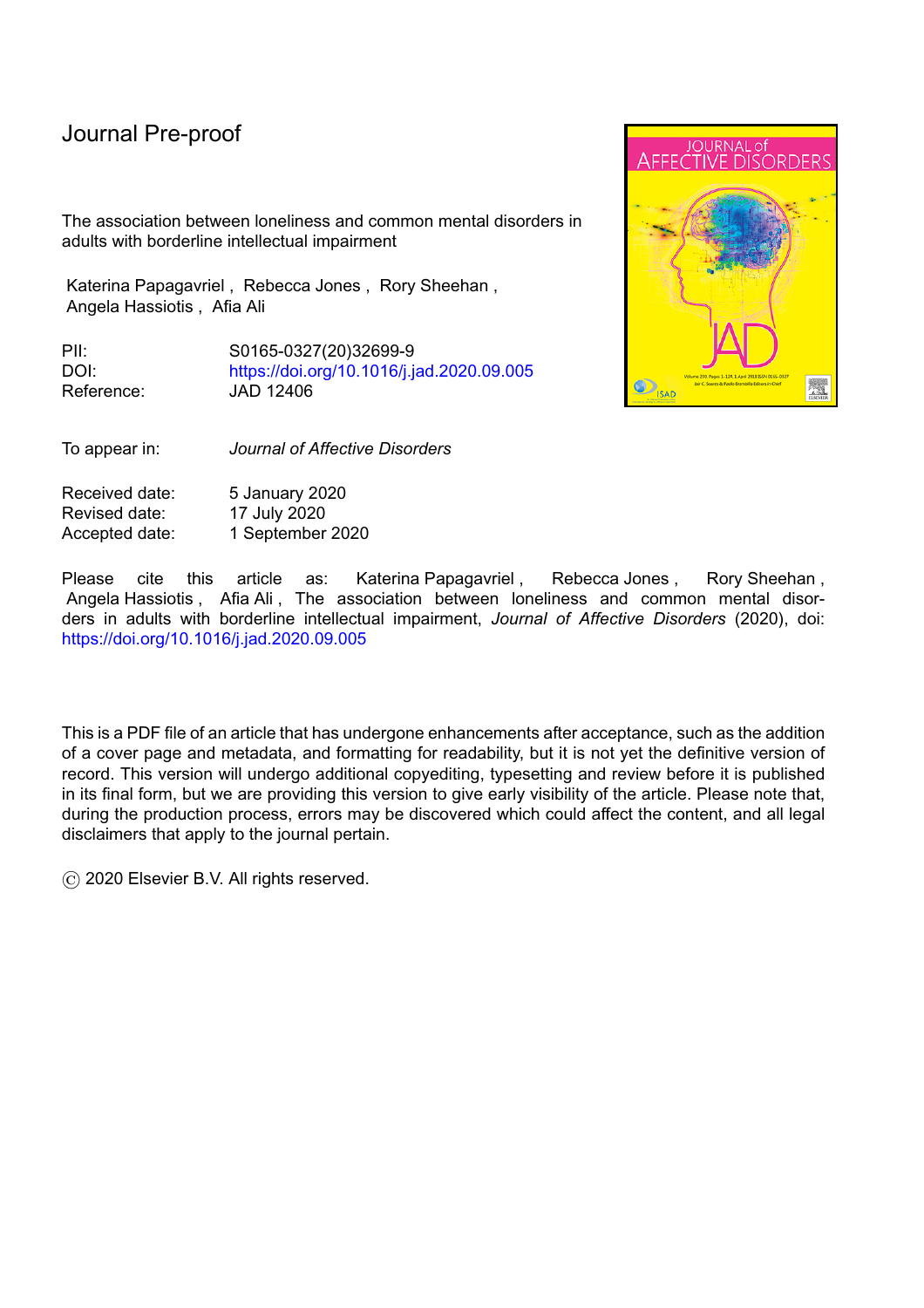compared to the general population. Interventions aimed at increasing income such as promoting employment opportunities through education and training initiatives, mentoring and individualised support, including reasonable adjustments at work, may be effective in reducing loneliness. People with borderline intellectual impairment who were lonely were also more likely to report suicidal thoughts in the past week. They may therefore be at an increased risk of suicide. Mental health services need to be aware of this risk and ensure that appropriate support is provided to mitigate this risk.

Intellectual functioning did not moderate the relationship between loneliness and other sociodemographic characteristics or clinical outcomes. The relationship between loneliness and socio-demographic and clinical variables is likely to be similar for people with and without borderline intellectual impairment and therefore interventions aimed at reducing loneliness that are effective for the general population may also be appropriate for people with borderline intellectual impairment.

A recent systematic review explored the effectiveness of interventions tackling loneliness (Man et al, 2017), but found that all lacked a strong evidence base. However, Interventions that target maladaptive cognitions using Cognitive Behavioural Therapy show some promise (Man et al, 2017). A recently published trial found that mindfulness techniques using openness and acceptance reduced loneliness and increased social contact in people from the general population (Lindsay et al, 2019). It is not known what interventions are likely to be most effective and what adaptations may be necessary to maximise their benefit to people with borderline intellectual impairment. Evidence from a pilot study of mentoring to promote participation in community groups in older adults with mild intellectual disability has been shown to improve social satisfaction, and it is possible that this type of intervention may also be helpful for people with borderline intellectual impairment on the basis that they share similar characteristics (Stancliffe et al, 2015).

#### **6. Conclusions**

People with intellectual impairment experience high levels of social and health inequalities compared to the general population. This is the first study to investigate loneliness in this group and to compare risk factors as well as associations with mental and physical disorders in people from the general population. Loneliness was found to be more prevalent in people with intellectual impairment compared to the general population suggesting that they have an increased vulnerability to developing mental and physical health problems. Low income was particularly associated with loneliness in people with borderline intellectual impairment. Loneliness was also strongly associated with suicidal thoughts in the last seven days in people with borderline intellectual impairment. Interventions that target loneliness and improve access to employment may help to reduce loneliness and social disadvantage in this group, which may in turn lead to a reduction in the prevalence of mental disorders.

#### **Acknowledgements**

We acknowledge NHS Digital for their permission to use the data.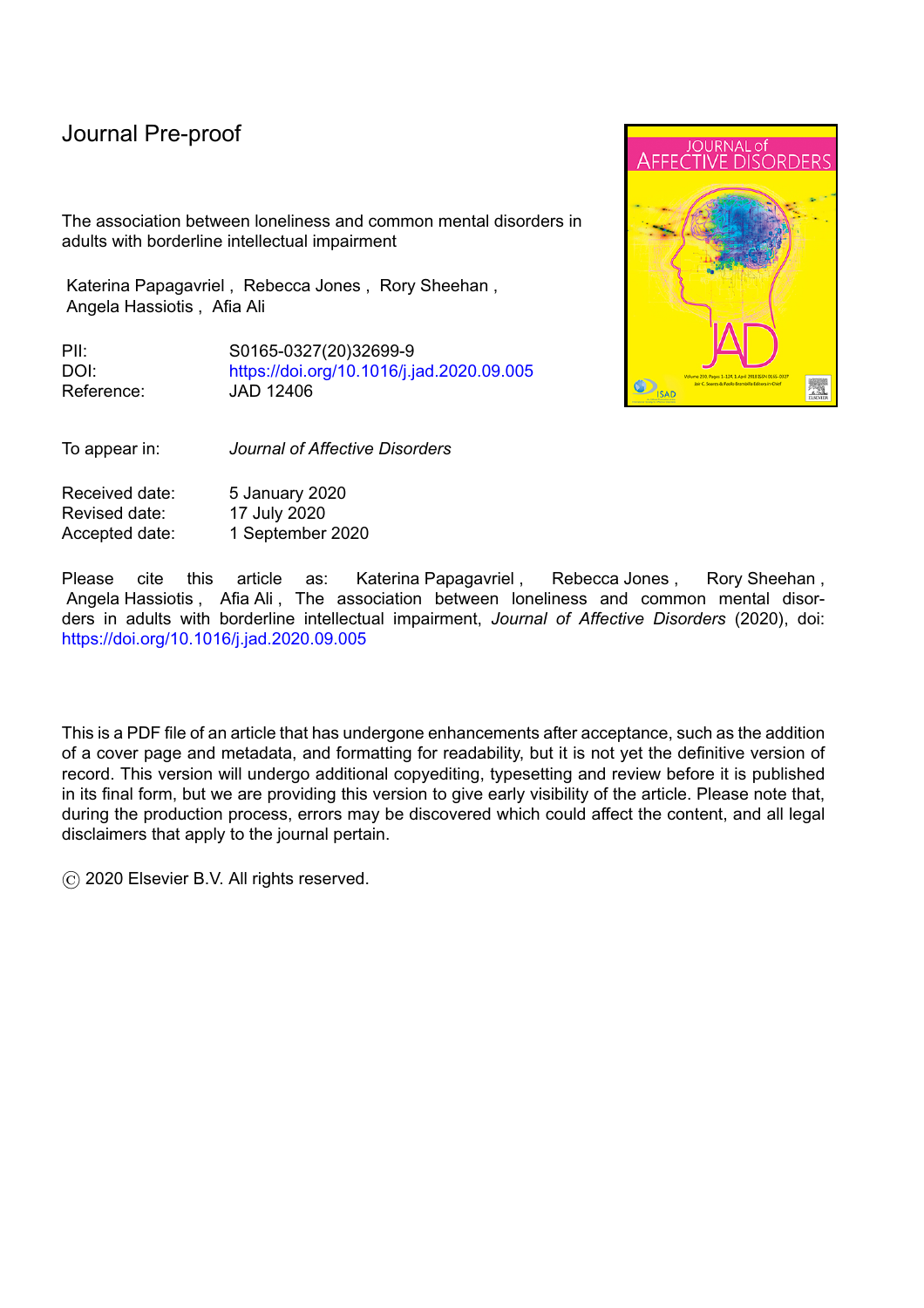## **Financial support**

This research did not receive any specific grant from funding agencies in the public, commercial, or not-for-profit sectors.

l

**Declaration of interest**

None.

## **Author Agreement**

## *Contributors*

AA and KP conceptualised the study and carried out the analysis, with support from RJ. All the authors (KP, RJ, RS, AH and AA) were involved in interpreting the results and in writing and reviewing the contents of the paper. AA has access to the final data set. All the authors have seen and approved the final version of the manuscript being submitted. The article is the authors' original work, has not been published and is not under consideration for publication elsewhere.

#### *Role of funding source*

This research did not receive any specific grant from funding agencies in the public, commercial, or not-for-profit sectors.

*Acknowledgements*

We acknowledge NHS Digital for their permission to use the data.

# **Declaration of interests**

x The authors declare that they have no known competing financial interests or personal relationships that could have appeared to influence the work reported in this paper.

 $\Box$ The authors declare the following financial interests/personal relationships which may be considered as potential competing interests: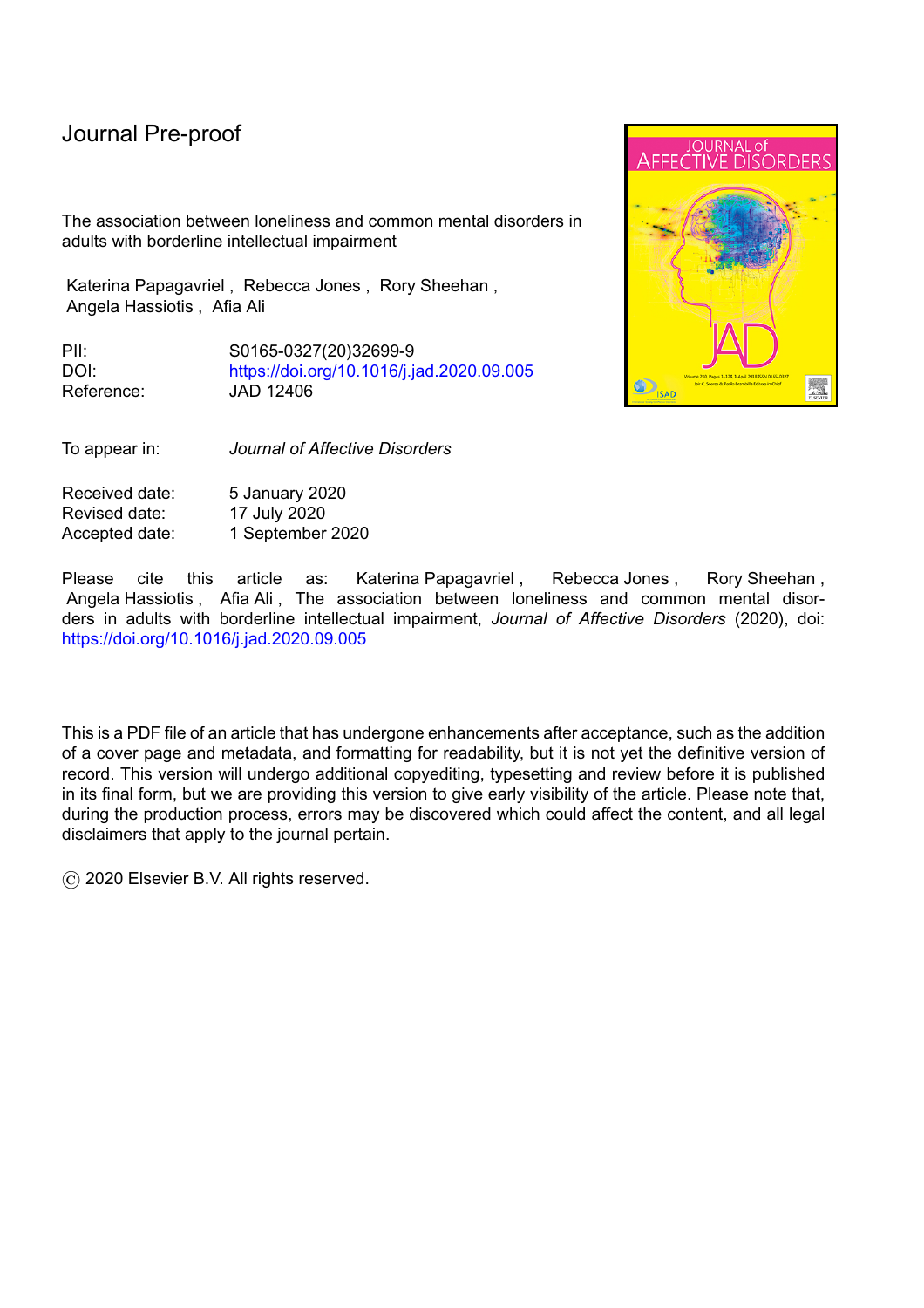# **References**

1.Alspach J. (2013). Loneliness and social isolation: Risk factors long overdue for surveillance. *Critical Care Nurse* 33, 8-13.

l

2. American Psychiatric Association (2013). *Diagnostic and statistical manual of mental disorders* (5th ed.). Arlington, VA: Author.

3.Beutel M, Klein E, Brähler E, Reiner I, Jünger C, Michal M, Wiltink J, Wild P, Münzel T, Lackner K, Tibubos A (2017). Loneliness in the general population: Prevalence, determinants and relations to mental health. *BMC Psychiatry*, 17, 97

4. Bhaumik S, Tyrer F, McGrother C, Ganghadaran S (2008). Psychiatric service use and psychiatric disorders in adults with intellectual disability. *Journal of Intellectual Disability Research* 52, 986-995.

5.Cacioppo J, Hughes M, Waite L, Hawkley L, Thisted R (2006). Loneliness as a specific risk factor for depressive symptoms: Cross-sectional and longitudinal analyses. *Psychology and Aging* 21, 140-151.

6.Creed P, Reynolds J (2001). Economic deprivation, experiential deprivation and social loneliness in unemployed and employed youth. *Journal of Community & Applied Social Psychology* 11,167-178.

7.De Jong-Gierveld J (1987). Developing and testing a model of loneliness. *Journal of Personality and Social Psychology* 53, 119-128.

8.Einfeld S, Ellis L, Emerson E. (2011). Comorbidity of intellectual disability and mental disorder in children and adolescents: A systematic review. *Journal of Intellectual & Developmental Disability* 36, 137-143.

9. Emerson E, Hatton C (2008).Socioeconomic disadvantage, social participation and networks and the self-rated health of English men and women with mild and moderate intellectual disabilities: cross sectional survey. *European Journal of Public Health* 18, 31–37,

10. Hakulinen C, Pulkki-Råback L, Virtanen M, Jokela M, Kivimäki M, Elovainio M (2018). Social isolation and loneliness as risk factors for myocardial infarction, stroke and mortality: UK Biobank cohort study of 479 054 men and women*. Heart.* 104, 1536-1542.

11. Hassiotis, A. (2015). Borderline intellectual functioning and neurodevelopmental disorders: Prevalence, comorbidities and treatment approaches. *Advances in Mental Health and Intellectual Disabilities, 9*.

12.Hassiotis A, Strydom A, Hall I, Ali A, Lawrence-Smith G, Meltzer H, Head J, Bebbington P (2008). Psychiatric morbidity and social functioning among adults with borderline intelligence living in private households. *Journal of Intellectual Disability Research,* 52, 95- 106.

13.Hassiotis A, Tanzarella M, Bebbington P, Cooper C. (2011). Prevalence and predictors of suicidal behaviour in a sample of adults with estimated borderline intellectual functioning: Results from a population survey. *Journal of Affective Disorders* 129, 380-384.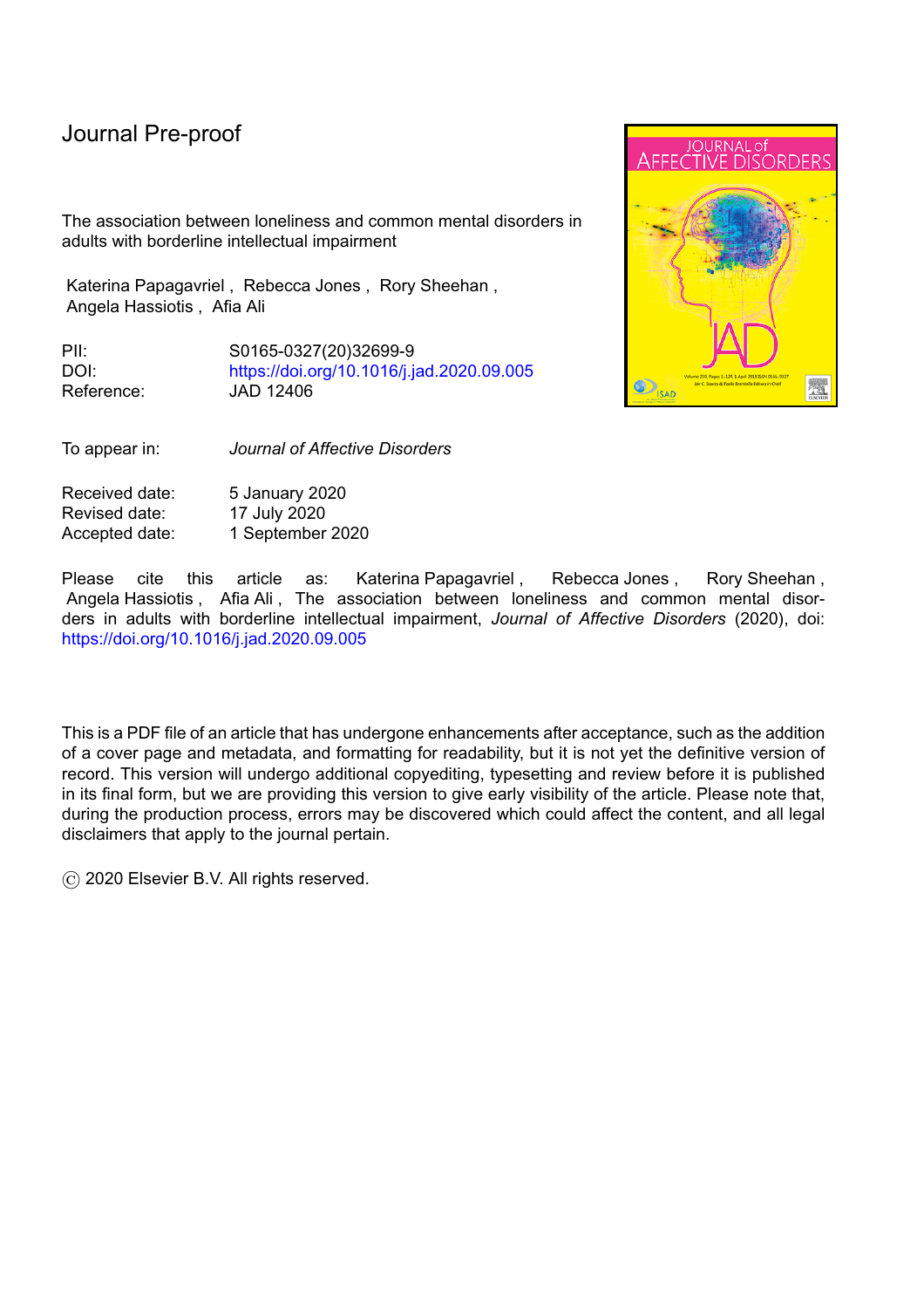14.Hassiotis A, Noor M, Bebbington P, Ali A, Wielan J, Qassem T (2017). Borderline intellectual functioning and psychosis: Adult Psychiatric Morbidity Survey evidence. *British Journal of Psychiatry*, 211, 50-51.

l

14. Hawkley LC, Cacioppo JT (2010). Loneliness matters: a theoretical and empirical review of consequences and mechanisms. *Annals of Behavioural Medicine.* 40, 218-27.

16. Hawkley LC, Thisted RA, Masi CM, Cacioppo JT (2010). Loneliness predicts increased blood pressure: Five-year cross-lagged analyses in middle-aged and older adults. *Psychology and Aging* 25, 132-141

17.Heinrich LM, Gullone E (2006). The clinical significance of loneliness: a literature review. *Clinical Psychology Review* 26, 695–718.

18. Holwerda TJ, Deeg J H D, Beekman T F A, Van Tilburg T G, Stek M L, Jonker Cees, Schoevers Robert A (2012). Feelings of loneliness, but not social isolation, predict dementia onset: results from the Amsterdam Study of the Elderly (AMSTEL) Journal of *Neurology, Neurosurgery and Psychiatry* 85, 135-42

19.Jaremka L, Andridge R, Fagundes C, Alfano C, Povoski S, Lipari A, Angnese D, Arnold M, Farrar W, Yee L, Carson W, Bekaii-Saab T, Martin E, Schmidt C, Kiecolt-Glaser, J (2014). Pain, depression, and fatigue: Loneliness as a longitudinal risk factor. *Health Psychology* 33, 948-957.

20.Kearns A, Whitley E, Tannahill C, Ellaway A (2015). 'Lonesome Town'? Is loneliness associated with the residential environment, including housing and neighbourhood factors? *Journal of Community Psychology*. 43, 849–867.

21.Lauder W, Mummery K, Jones M, Caperchione C. (2006). A comparison of health behaviours in lonely and non-lonely populations. *Psychology, Health & Medicine*, 11, 233- 245.

22.Lee Y, Bierman A (2018). Loneliness as a Mediator of Perceived Discrimination and Depression: Examining Education Contingencies. *The International Journal of Aging and Human Development* 91415018763402

23.Lewis G, Pelosi A, Araya R, Dunn G (1992). Measuring psychiatric disorder in the community: a standardized assessment for use by lay interviewers. *Psychological Medicine*, 22, 465-486

24.Lindsay EK, Young S, Brown KW, Smyth JM, Creswell JD (2019). Mindfulness training reduces loneliness and increases social contact in a randomized controlled trial. *Proceedings of the National Academy of Sciences of the United States of America.*116, 3488-3493.

25.Mann F, Bone JK, Lloyd-Evans B, Frerichs J, Pinfold V, Ma R, Wang J, Johnson S (2017). A life less lonely: the state of the art in interventions to reduce loneliness in people with mental health problems. *Social Psychiatry Psychiatric Epidemiology .*52, 627-638.

26. McKenzie, K., Milton, M., Smith, G., & Ouellette-Kuntz ( 2016). Systematic review of the prevalence and incidence of intellectual disabilities: Current trends and issues. *Current Developmental Disorder Reports, 3*, 104–115. https://doi.org/10.1007/s40474-016-0085-7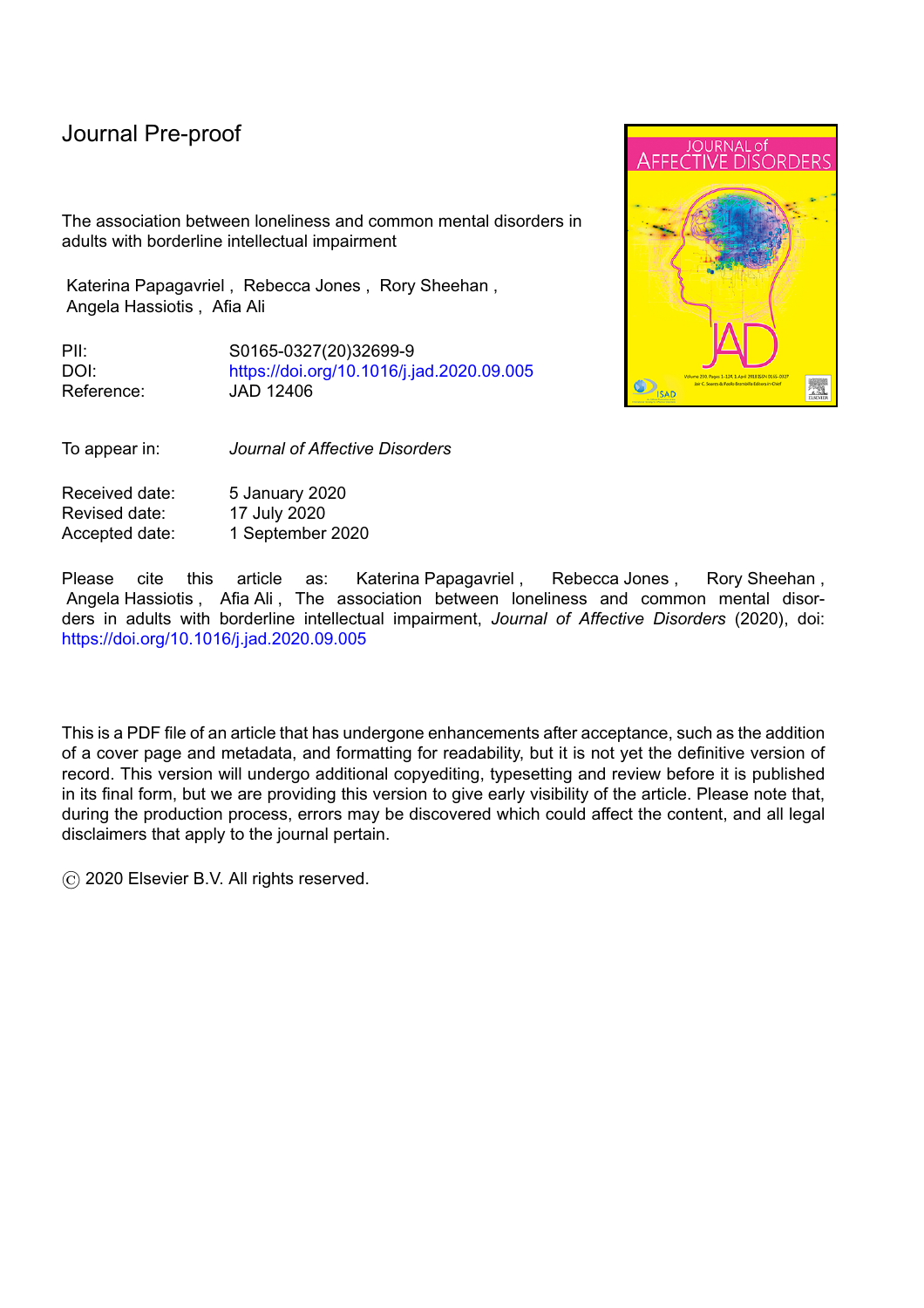27.McManus S, Ali A, Bebbington P, Brugha T, Cooper C, Rai D, Saunders C, Strydom A, Hassiotis A. (2018) *Inequalities in health and service use among people with borderline intellectual impairment.* NatCen: London.

28.McManus S, Bebbington P, Jenkins R, Brugha T. (eds.) (2016) *Mental health and wellbeing in England: Adult Psychiatric Morbidity Survey 2014*. Leeds: NHS Digital.

l

29.McManus S, Meltzer H, Brugha T, Bebbington P, Jenkins R (eds.) (2009). *Adult Psychiatric Morbidity in England, 2007: results of a household survey.* The Health & Social Care Information Centre, Social Care Statistics. http://www.ic.nhs.uk

30.Mezuk B, Rock A, Lohman MC, Choi M (2014) Suicide risk in long-term care facilities: a systematic review. *International Journal of Geriatric Psychiatry* 29,1198–1211

31. Nelson H. (1982). *National adult reading test (NART)*. Windsor, Berks: NFER-Nelson..

32. Nouwens PJG, Lucas R, Embregts PJCM, van Nieuwenhuizen C (2017). In plain sight but still invisible: A structured case analysis of people with mild intellectual disability or borderline intellectual functioning, *Journal of Intellectual & Developmental Disability* 42, 36- 44

33.Nyqvist F, Victor CR, Forsman AK, Cattan M (2016). The association between social capital and loneliness in different age groups: a population-based study in Western Finland. *BMC Public Health.*16:542

34.Perlman D, Peplau, L. (1981). Toward a social psychology of loneliness. In: S. Duck and R. Gilmour, ed., *Personal Relationships. 3: Personal relationships in disorder*. London: Academic Press, pp.31-56.

35.Petroutsou A, Hassiotis A, Ali A. (2018). Loneliness in people with intellectual and developmental disorders across the lifespan: A systematic review of prevalence and interventions. *Journal of Applied Research in Intellectual Disabilities,* 31, 643-658.

36.Pinquart M. (2003). Loneliness in married, widowed, divorced, and never-married older adults. *Journal of Social and Personal Relationships*, 20, 31-53.

37.Pinquart M, Sorensen S. (2001). Influences on loneliness in older adults: A metaanalysis. *Basic and Applied Social Psychology*, 23, 245-266.

38.Richard A, Rohrmann S, Vandeleur C, Schmid M, Barth J, Eichholzer M. (2017). Loneliness is adversely associated with physical and mental health and lifestyle factors: Results from a Swiss national survey. *PLOS ONE*, 12, e0181442.

39. Routasalo PE, Savikko N, Tilvis RS, Strandberg TE, Pitkälä KH (2006). Social contacts and their relationship to loneliness among aged people: a population-based study. *Gerontology,* 52, 181–87.

40.Seltzer M, Floyd F, Greenberg J, Lounds J, Lindstrom M, Hong J. (2005). Life course impacts of mild intellectual deficits. *American Journal on Mental Retardation*, 110, 451-468.

41.Stancliffe R, Lakin K, Doljanac R, Byun S, Taub S, Chiri G (2007). Loneliness and living arrangements. *Intellectual and Developmental Disabilities*, 45, 380-390.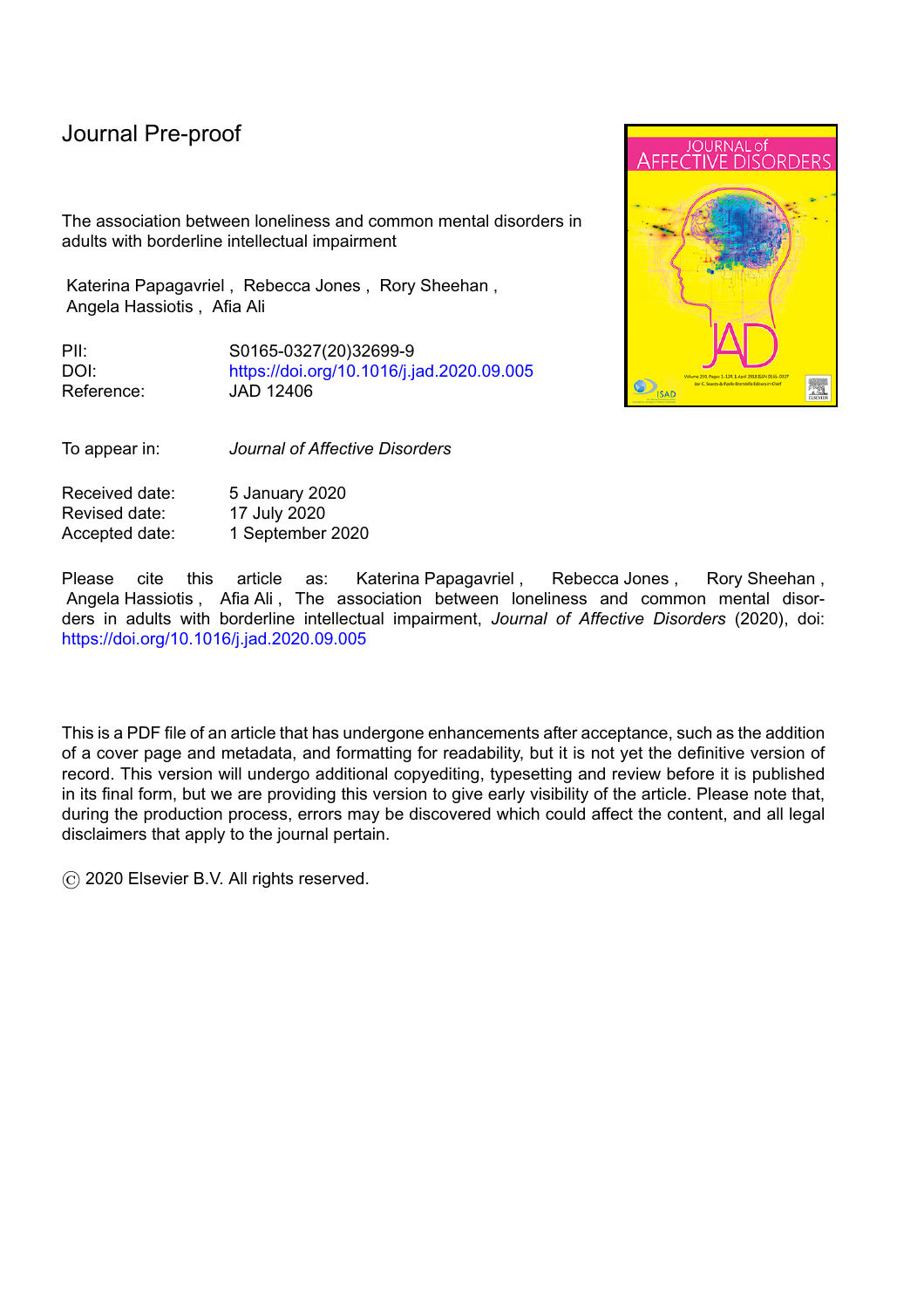42.Stancliffe R J, Bigby C, Balandin S, Wilson N J, Craig D (2015). Transition to retirement and participation in mainstream community groups using active mentoring: a feasibility and outcomes evaluation with a matched comparison group. *Journal of Intellectual Disability Research 59*, 703–718.

l

43.StataCorp (2017). Stata Statistical Software: Release 15. College Station, TX: StataCorp LLC

44.Stewart-Brown S, Platt S, Tennant A, Maheswaran H, Parkinson J, Weich S, Tennant R, Taggart F, Clarke A (2011). The Warwick-Edinburgh Mental Well-being Scale (WEMWBS): A valid and reliable tool for measuring mental well-being in diverse populations and projects. *Journal of Epidemiology & Community Health* 65, 38-A39.

45.Strategic Review of Health Inequalities in England post-2010. (2010). *Fair society, healthier lives: The Marmot review.* Retrieved from http://www.instituteofhealthequity.org/resources-reports/fair-society-healthy-lives-themarmot-review/fair-society-healthy-lives-the-marmot-review-full-report.pdf

46. witaj P, Grygiel P, Anczewska M, Wciórka J (2015). Experiences of discrimination and the feelings of loneliness in people with psychotic disorders: the mediating effects of selfesteem and support seeking. *Comprehensive Psychiatry* 59, 73-79.

47.Tennant R, Hiller L, Fishwick R, Platt S, Joseph S, Weich S, Parkinson J, Secker J, Stewart-Brown S. (2007). The Warwick-Edinburgh Mental Well-being Scale (WEMWBS): Development and UK validation. *Health and Quality of Life Outcomes*, 5, 63

48.Tyrer P, Nur U, Crawford M, Karlsen S, MacLean C, Rao B, Johnson T (2005). The Social Functioning Questionnaire: A Rapid and Robust Measure of Perceived Functioning. *International Journal of Social Psychiatry 51*, 265–2

49.Upmanyu V, Upmanyu S, Dhingra M. (1992). Gender differences in loneliness. *Journal of Personality and Clinical Studies 8*, 161-166.

50.Wang J, Lloyd-Evans B, Giacco D, Forsyth R, Nebo C, Mann F, Johnson S. (2017). Social isolation in mental health: a conceptual and methodological review. *Social Psychiatry and Psychiatric Epidemiology*, 52, 1451-1461.

51.Wieland J, Zitman F. (2016). It is time to bring borderline intellectual functioning back into the main fold of classification systems. *British Journal of Psychiatry Bulletin* 40, 204-206.

52. Yang KM, Victor C. (2011) Age and loneliness in 25 European nations. Ageing & Society. 31, 1368–88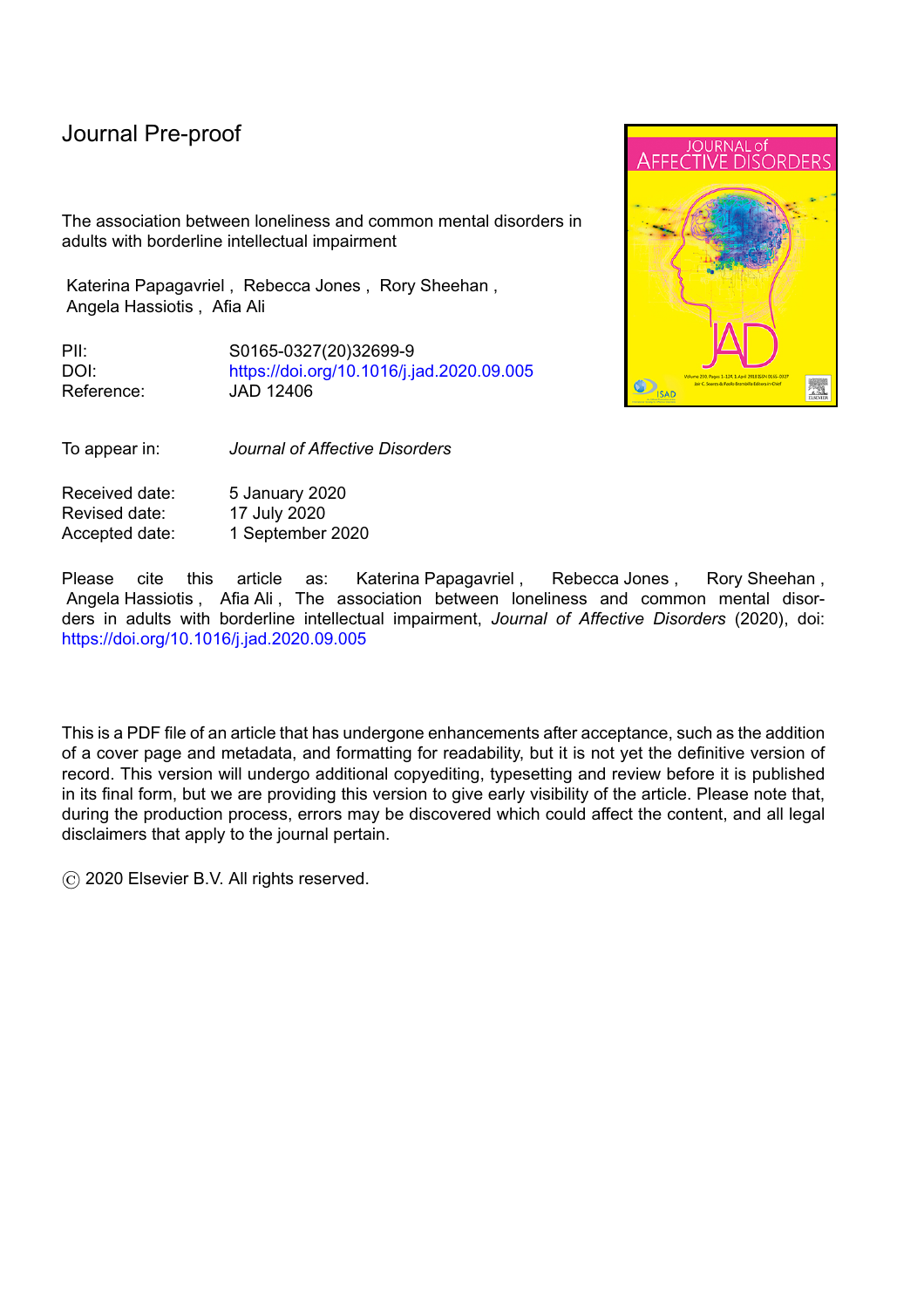# **Tables**

# **Table 1: Comparison of socio-demographic characteristics in people with borderline intellectual impairment and the general population.**

l

| <b>Characteristic</b>              |                                   |                           |                  |
|------------------------------------|-----------------------------------|---------------------------|------------------|
|                                    | Numbers (%)                       |                           |                  |
|                                    | <b>Intellectual</b><br>Impairment | <b>General Population</b> | $\boldsymbol{p}$ |
|                                    |                                   |                           |                  |
| <b>Sex</b>                         |                                   |                           |                  |
| Male                               | 329 (49.0)                        | 2,485 (40.0)              | < 0.001          |
| Female                             | 342 (51.0)                        | 3,721 (60.0)              |                  |
|                                    |                                   |                           |                  |
| Age                                |                                   |                           |                  |
| 16-34                              | 168 (25.0)                        | 1,187(19.1)               | < 0.001          |
| 35-54                              | 188 (28.0)                        | 2,008 (32.4)              |                  |
| 55-74                              | 191 (28.5)                        | 2,114 (34.1)              |                  |
| $75+$                              | 124 (18.5)                        | 897 (14.5)                |                  |
|                                    |                                   |                           |                  |
| <b>Marital Status</b>              |                                   |                           |                  |
| In a relationship                  | 276 (41.1)                        | 3,457 (55.7)              | < 0.001          |
| Single                             | 395 (58.9)                        | 2,749 (44.3)              |                  |
|                                    |                                   |                           |                  |
| <b>Ethnicity</b><br>White          | 609 (91.4)                        |                           | < 0.001          |
| Black/African/Caribbean/Black      | 28 (4.2)                          | 5,889 (95.0)<br>111(1.8)  |                  |
| British Asian/Asian British        | 19(2.9)                           | 121(2.0)                  |                  |
| Mixed/Multiple ethnic groups/Other | 10(1.5)                           | 79 (1.2)                  |                  |
| ethnic groups                      |                                   |                           |                  |
|                                    |                                   |                           |                  |
| In paid employment                 |                                   |                           |                  |
| Yes                                | 230 (34.5)                        | 3,177(51.2)               | < 0.001          |
| <b>No</b>                          | 436 (65.5)                        | 3,027(48.8)               |                  |
|                                    |                                   |                           |                  |
| <b>Income</b>                      |                                   |                           |                  |
| Highest tertile (£36,228)          | 50 (11.2)                         | 1,694 (34.0)              | < 0.001          |
| Middle tertile (£17,868, <£36,228) | 124 (27.7)                        | 1,752 (35.2)              |                  |
| Lowest tertlie (<£17,868)          | 273 (61.1)                        | 1,533 (30.8)              |                  |
| N/A                                | 224 (33.4)                        | 1,227 (19.8)              |                  |
| Feel safe in neighbourhood         |                                   |                           |                  |
| Yes                                | 636 (96.1%)                       | 6,078 (98.0)              | 0.001            |
| No                                 | 26 (3.9%)                         | 124(2.0)                  |                  |
|                                    |                                   |                           |                  |
| <b>Discrimination</b>              |                                   |                           |                  |
| Yes                                | 155(23.1)                         | 817 (13.2)                | < 0.001          |
| No                                 | 516 (76.9)                        | 5,389 (86.8)              |                  |
|                                    |                                   |                           |                  |
|                                    |                                   |                           |                  |
| Social support - mean (SD)         | 19.41 (2.81)                      | 20.17 (1.96)              | < 0.001          |

All statistics are N (%) unless otherwise specified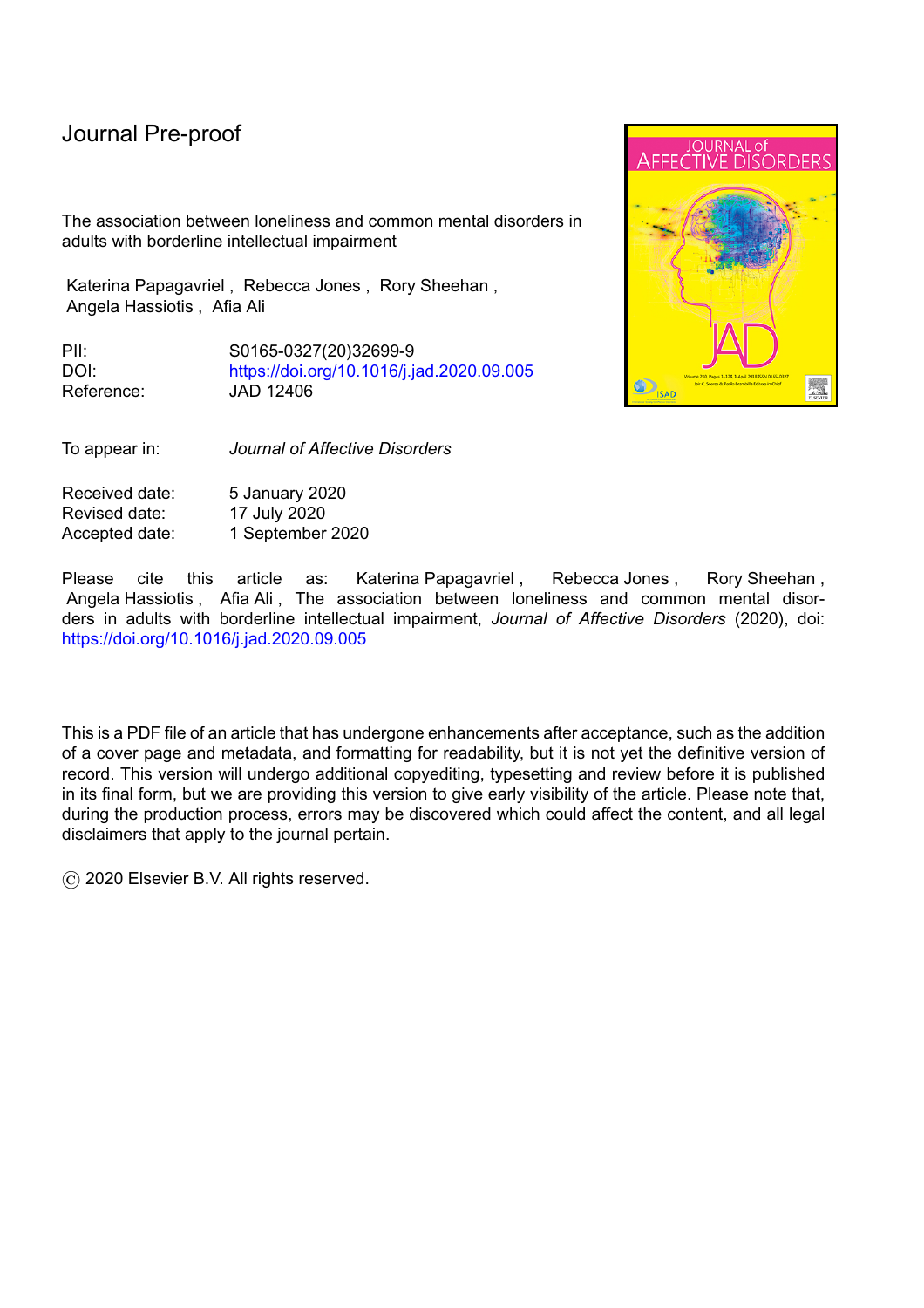# **Table 2. Associations between socio-demographic characteristics and feeling lonely in people with borderline intellectual impairment and the general population**

|                             |                                            | <b>Intellectual Impairment</b> |                          |                                            | <b>General Population</b> |                 |
|-----------------------------|--------------------------------------------|--------------------------------|--------------------------|--------------------------------------------|---------------------------|-----------------|
|                             | Numbers (%)<br>reporting<br>feeling lonely | OR (95% CI)                    | p value                  | Numbers (%)<br>reporting<br>feeling lonely | OR (95% CI)               | p value         |
| <b>Sex</b>                  |                                            |                                |                          |                                            |                           |                 |
| Males                       | $\overline{75(26.1)}$                      | 1                              | $\overline{\phantom{a}}$ | 440 (18.5)                                 | 1                         |                 |
| Females                     | 87 (29.7)                                  | 1.37 (0.90 to<br>2.07)         | 0.139                    | 765 (21.6)                                 | 1.20(1.03 to<br>1.40)     | 0.019           |
| Age                         |                                            |                                |                          |                                            |                           |                 |
| 16-34                       | 48(30.6)                                   | 1                              |                          | 264 (22.6)                                 | 1                         |                 |
| 35-54                       | 49 (29.3)                                  | 0.8 (0.63 to<br>1.86)          | 0.770                    | 473 (24.1)                                 | 1.01 (0.83 to<br>1.23)    | 0.948           |
| 55-74                       | 43 (25.6)                                  | 0.98 (0.57 to<br>1.69)         | 0.942                    | 333 (16.5)                                 | 0.62(0.51 to<br>0.76)     | < 0.001         |
| $75+$                       | 22(25.0)                                   | 1.01 (0.53 to<br>(1.90)        | 0.981                    | 135(17.6)                                  | 0.69 (0.54 to<br>0.90)    | 0.005           |
| <b>Marital status</b>       |                                            |                                |                          |                                            |                           |                 |
| In a<br>relationship        | 46 (18.2)                                  | 1                              |                          | 423 (12.7)                                 | 1                         |                 |
| Single                      | 116(35.5)                                  | 1.83(1.18 to<br>2.83)          | 0.007                    | 782 (30.3)                                 | 2.58 (2.20 to<br>2.98     | < 0.001         |
| <b>Ethnicity</b>            |                                            |                                |                          |                                            |                           |                 |
| White                       | 146(27.7)                                  | 1                              | $\blacksquare$           | 1,132(20.2)                                | 1                         |                 |
| Any other<br>ethnic group   | 13(26.5)                                   | $1.01$ (0.48 to<br>2.12)       | 0.978                    | 72 (23.9)                                  | 1.03(0.74)<br>1.43)       | 0.857           |
| <b>Employment</b><br>status |                                            |                                |                          |                                            |                           |                 |
| In paid<br>employment       | 37(17.0)                                   | 1                              | $\blacksquare$           | 560(18.1)                                  | 1                         |                 |
| Not in paid<br>employment   | 122 (34.1)                                 | 2.09 (1.32 to<br>3.31)         | 0.002                    | 644 (22.8)                                 | 1.33 (1.15 to<br>1.54)    | < 0.001         |
| Income (tertiles)           |                                            |                                |                          |                                            |                           |                 |
| Middle/High                 | 27 (16.70)                                 | 1                              |                          | 582 (17.4)                                 | 1                         |                 |
| Low                         | 135(32.3)                                  | 2.73 (1.63 to<br>4.59)         | < 0.001                  | 623 (24.3)                                 | 1.50(1.30)<br>1.75)       | $\sqrt{50.001}$ |
| Feel safe in                |                                            |                                |                          |                                            |                           |                 |
| neighbourhood               |                                            |                                |                          |                                            |                           |                 |
| Yes                         | 147(26.5)                                  | $\mathbf{1}$                   |                          | 1,152(19.9)                                | 1                         |                 |
| No                          | 10(50.0)                                   | 4.09 (1.36 to<br>12.30)        | 0.012                    | 51(44.4)                                   | 2.84 (1.82 to<br>4.45)    | < 0.001         |
| <b>Discrimination</b>       |                                            |                                |                          |                                            |                           |                 |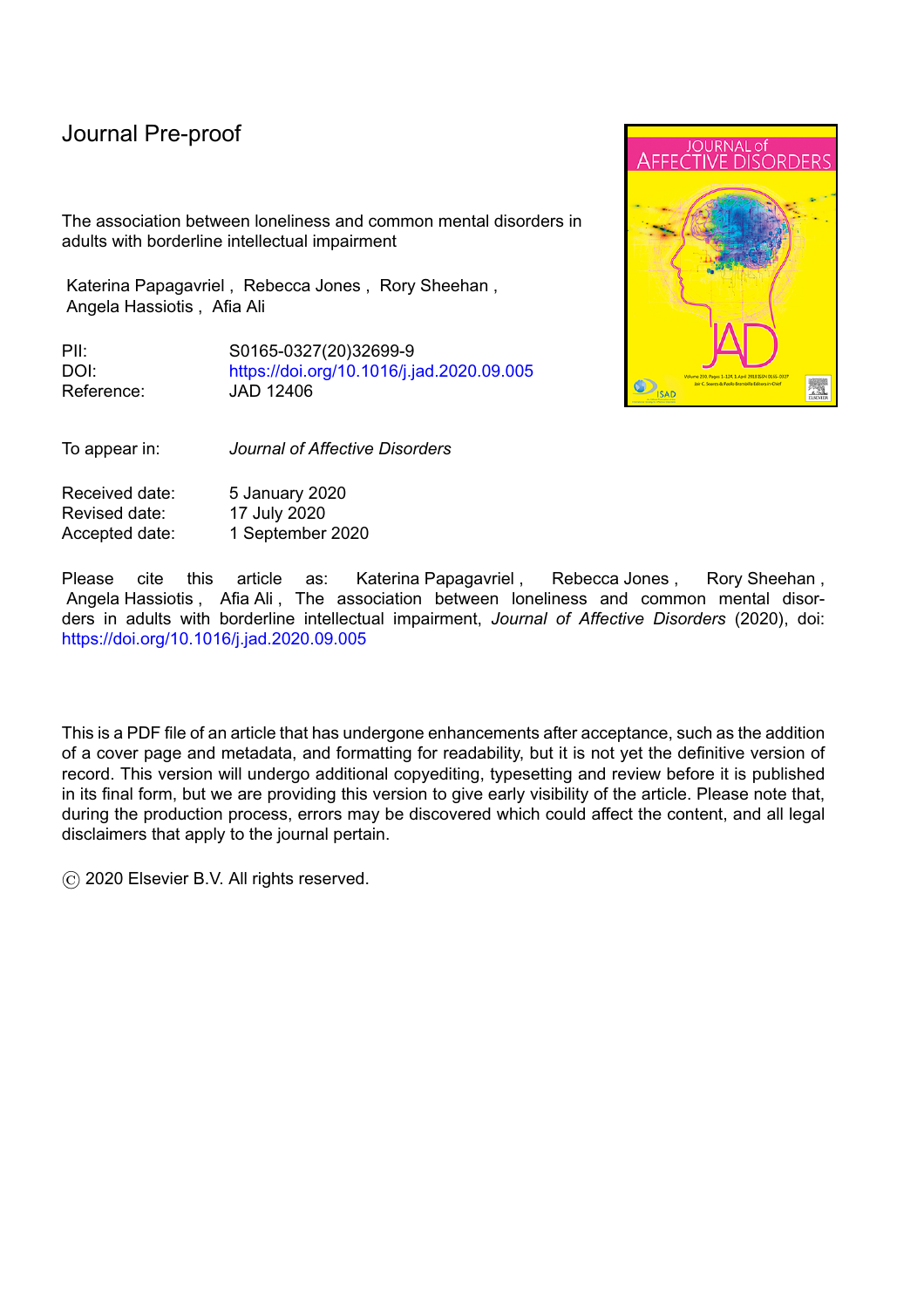# Journal Pre-proo

l

| No                    | 130 (25.2) |                         |         | 972 (18.0) |                        | < 0.001 |
|-----------------------|------------|-------------------------|---------|------------|------------------------|---------|
| Yes                   | 32(50.0)   | 2.36 (1.28 to<br>(4.35) | 0.006   | 233 (43.8) | 3.32 (2.67 to<br>4.12) |         |
| <b>Social support</b> |            | 0.76 (0.70 to<br>(0.83) | < 0.001 |            | 0.75(0.72)<br>(0.78)   | < 0.001 |

Journal Pricklout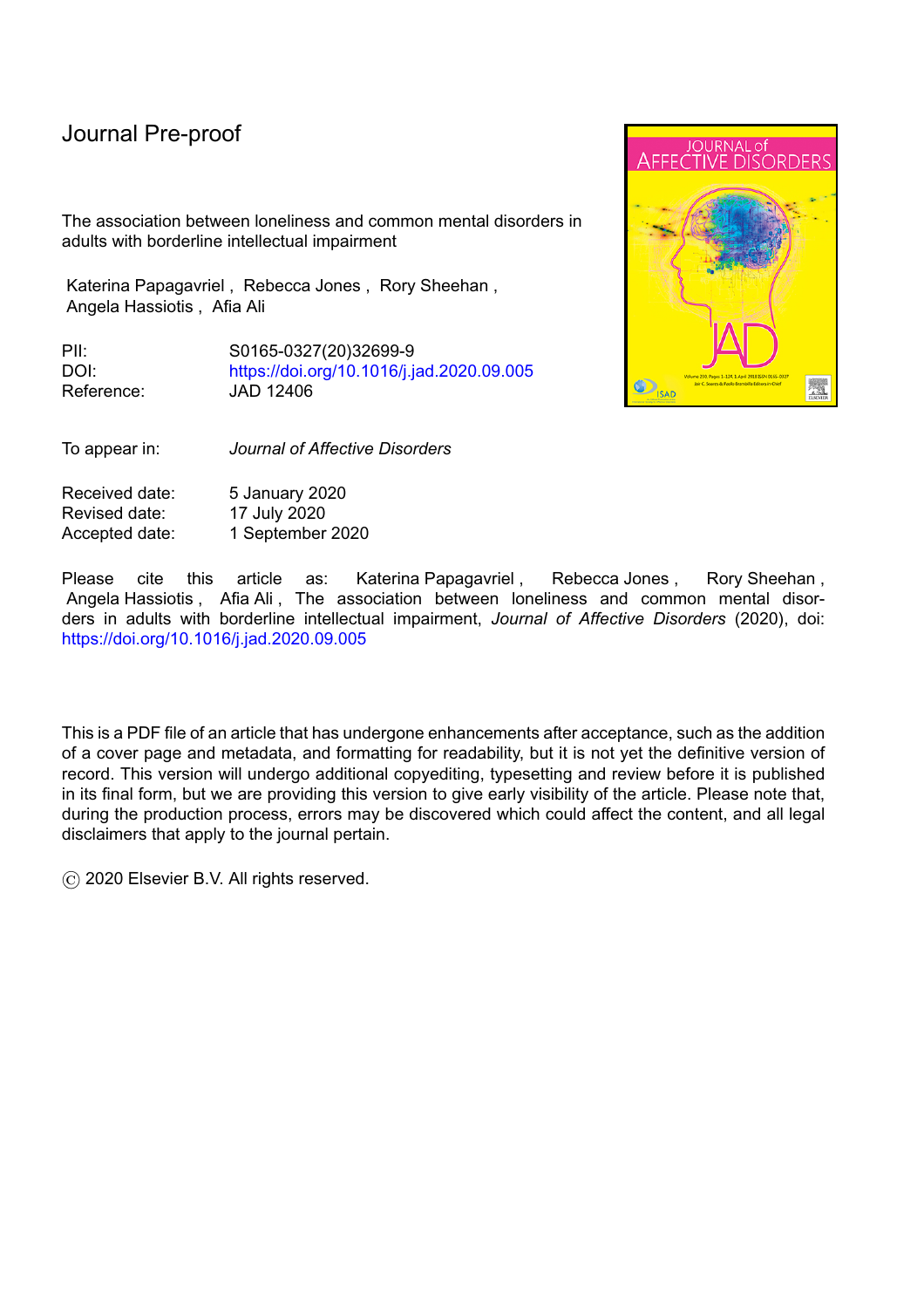|                                           | <b>Intellectual Impairment</b> |               |                          |         |             |
|-------------------------------------------|--------------------------------|---------------|--------------------------|---------|-------------|
|                                           | <b>Not lonely</b>              | Lonely        |                          |         | Not lo      |
|                                           | Mean (SD)                      | Mean (SD)     | Mean difference (95% CI) | p value | <b>Mean</b> |
| Wellbeing                                 | 52.76 (9.31)                   | 42.48 (11.06) | -9.86 (-12.08 to -7.64)  | < 0.001 | 54.41 (     |
|                                           | N (%)                          | N (%)         | OR (95% CI)*             | p value | $N($ %      |
| Depression                                | 6(1.4)                         | 27 (16.7)     | 10.73 (3.99 to 28.82)    | < 0.001 | 54(1)       |
| <b>Generalised Anxiety Disorder</b>       | 13(3.1)                        | 37(22.8)      | 11.01 (5.19 to 23.38)    | < 0.001 | 136 $(2)$   |
| Agoraphobia                               | 4(1.0)                         | 17 (10.5)     | 11.52 (3.26 to 40.71)    | < 0.001 | 23(0)       |
| Any Phobia                                | 4(1.0)                         | 25(15.4)      | 20.07 (5.95 to 67.70)    | < 0.001 | 35(0)       |
| Panic Disorder                            | 2(0.5)                         | 1(0.6)        | 0.82 (0.07 to 9.22)      | 0.873   | 17(0        |
| Suicidal thoughts in the last<br>week     | 2(0.5)                         | 8(4.9)        | 5.73 (1.13 to 29.00)     | 0.035   | 5(0.        |
| Suicidal thoughts in the last<br>year     | 8(1.9)                         | 33(20.4)      | 10.38 (4.19 to 25.72)    | < 0.001 | 86 (1       |
| Any chronic disease in the last<br>year   | 145 (34.8)                     | 69 (42.6)     | 1.68 (1.07 to 2.64)      | 0.023   | $1,468$ (   |
| Poor self-reported health<br>$\leftarrow$ | 117 (28.0)                     | 77 (47.5)     | 2.68 (1.70 to 4.23)      | < 0.001 | 739 (1      |

# **Table 3. Associations between loneliness and mental and physical health outcomes in people with borderline intellectual functioning and the general population**

l

**\* adjusted for age and sex**